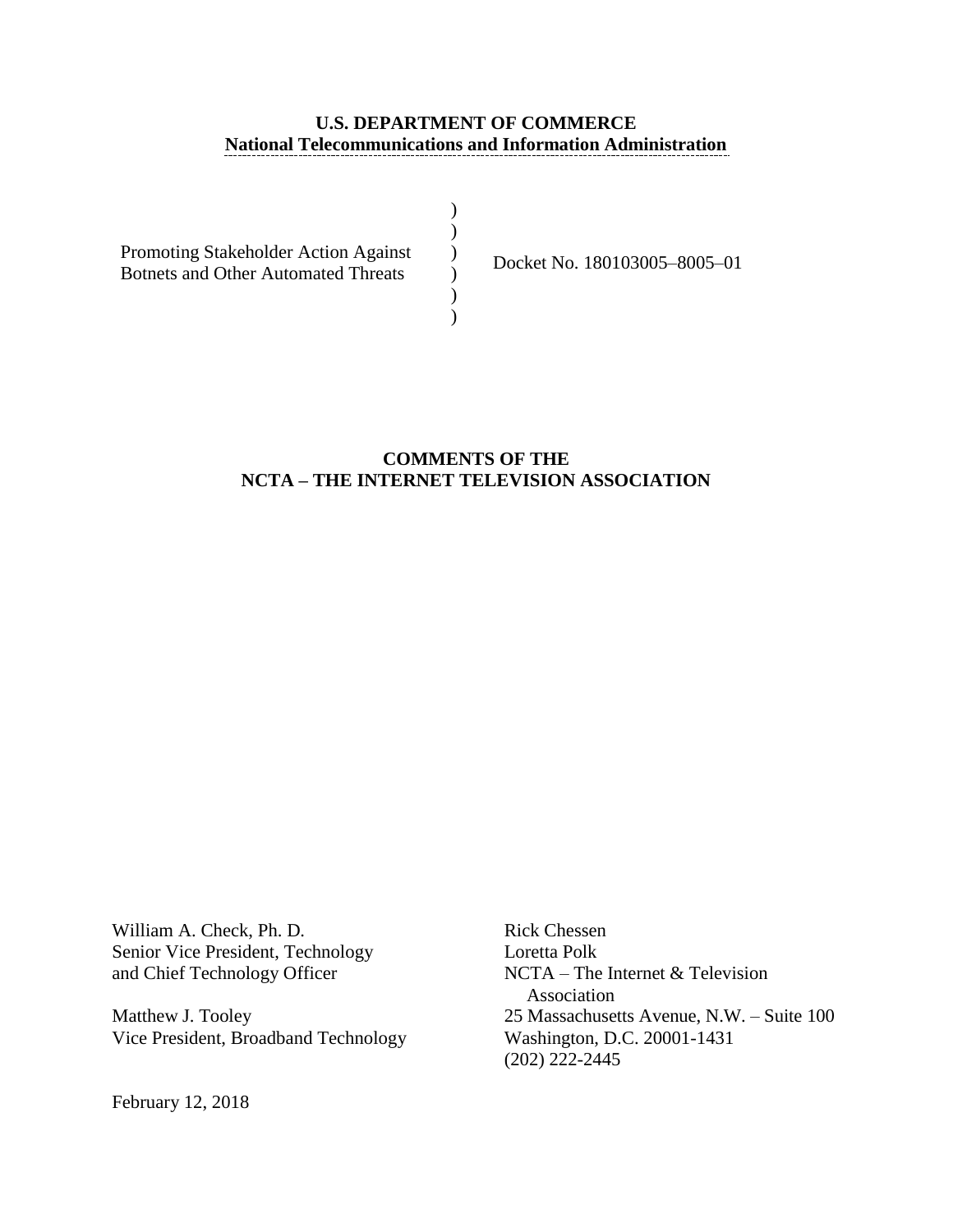# **Table of Contents**

| $\mathbf{I}$ . | THE DRAFT REPORT SHOULD CONSISTENTLY ADHERE TO ITS ECOSYSTEM-<br>WIDE CONCEPTION OF "INFRASTRUCTURE PROVIDERS" AND ANALYZE |
|----------------|----------------------------------------------------------------------------------------------------------------------------|
| $\Pi$ .        | WHILE THE DRAFT REPORT RECOGNIZES THE GLOBAL SCALE OF THE<br>BOTNET PROBLEM, THE FINAL REPORT SHOULD OFFER MORE SPECIFIC   |
| III.           | THE DRAFT REPORT CONTAINS A NUMBER OF CONSTRUCTIVE<br>RECOMMENDATIONS, BUT SHOULD REVISE ITS DISCUSSION OF SOME            |
| IV.            | THE FINAL REPORT SHOULD REFINE SOME OF THE DRAFT REPORT'S ISP-                                                             |
| V.             | THE DRAFT REPORT SHOULD REVISE PORTIONS OF ITS<br>RECOMMENDATIONS THAT COULD BE READ AS SUPPORTING INCREASED               |
|                |                                                                                                                            |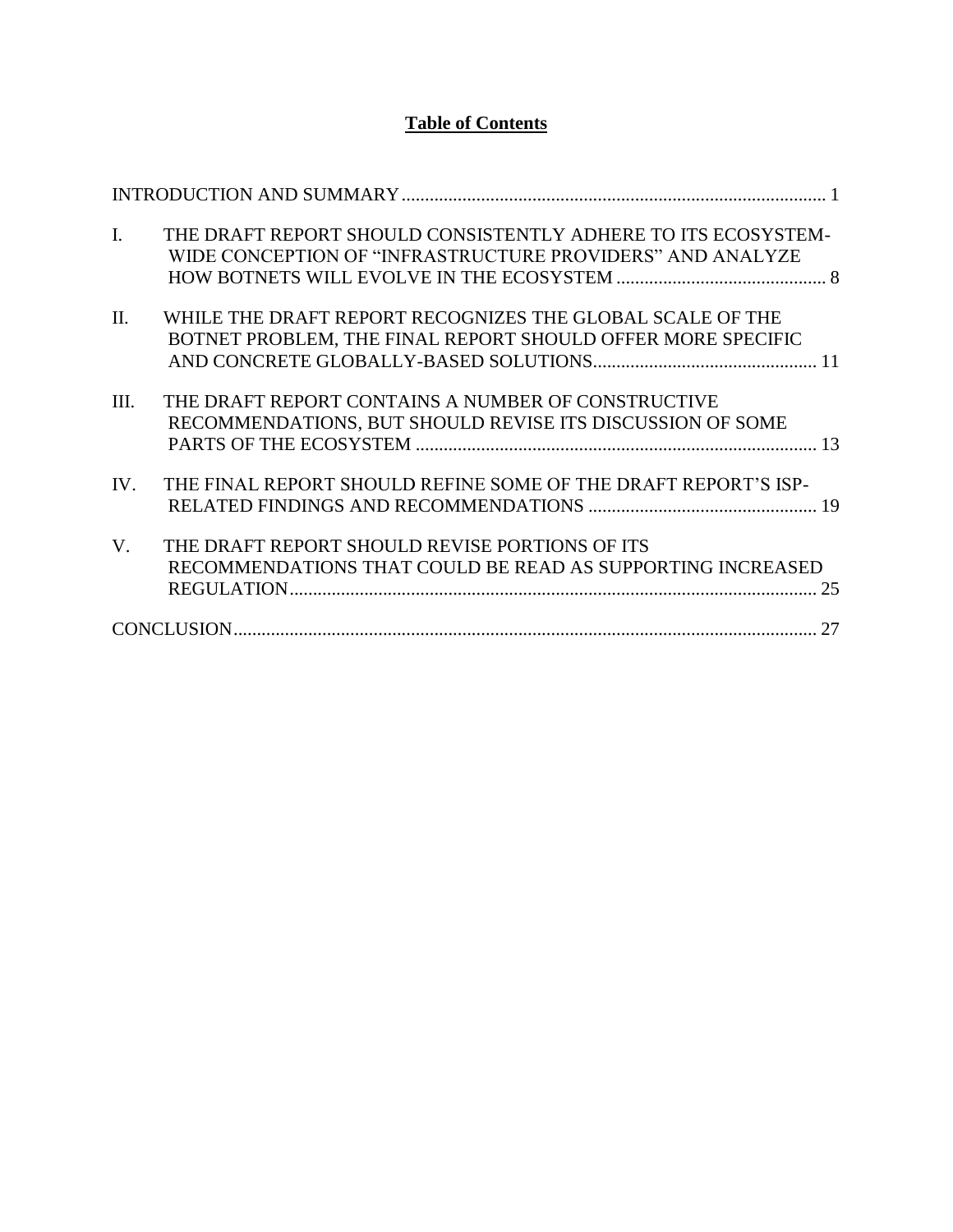### **U.S. DEPARTMENT OF COMMERCE National Telecommunications and Information Administration**

) )  $\lambda$  $\lambda$  $\mathcal{L}$ 

Promoting Stakeholder Action Against Botnets and Other Automated Threats

 $\overline{a}$ 

Docket No. 180103005–8005–01

#### **COMMENTS OF NCTA – THE INTERNET AND TELEVISION ASSOCIATION**

 $NCTA$  – The Internet and Television Association<sup>1/</sup> hereby submits its comments in response to the Request for Comments  $(RFC)^{2/2}$  on the Draft Report issued by the Department of Commerce and the Department of Homeland Security (DHS) on bolstering resilience against botnets, DDoS attacks, and other automated and distributed threats.<sup>3/</sup> The Draft Report identifies opportunities and challenges associated with preventing automated and distributed attacks and discusses a series of goals that, if achieved, will improve the resilience of the Internet and Communications ecosystem.

## **INTRODUCTION AND SUMMARY**

NCTA appreciates the responsiveness of the National Telecommunications and Information Administration (NTIA), the National Institute of Standards and Technology (NIST), and DHS to the input received from a range of entities in the Internet and Communications ecosystem in developing the Draft Report. The report sets forth a comprehensive analysis of the

https://www.ntia.doc.gov/files/ntia/publications/eo\_13800\_botnet\_report\_for\_public\_comment.pdf ("Draft Report").

<sup>&</sup>lt;sup>1/</sup> NCTA is the principal trade association for the U.S. cable industry, , representing cable operators serving approximately 85 percent of the nation's cable television households and more than 200 cable program networks. The cable industry is the nation's largest provider of broadband service after investing more than \$250 billion over the last two decades to build two-way interactive networks with fiber optic technology. Cable companies also provide state-of-the-art competitive voice service to more than 30 million customers.

<sup>2/</sup> Department of Commerce, National Telecommunications and Information Administration; Department of Homeland Security, *Promoting Stakeholder Action Against Botnets and Other Automated Threats*, Docket No. 180103005–8005–01, 83 Fed. Reg. 1342 (Jan. 11, 2018) ("RFC").

 $3/$  REPORT TO THE PRESIDENT ON ENHANCING THE RESILIENCE OF THE INTERNET AND COMMUNICATIONS ECOSYSTEM AGAINST BOTNETS AND OTHER AUTOMATED, DISTRIBUTED THREATS, DEPARTMENT OF COMMERCE & DEPARTMENT OF HOMELAND SECURITY (Jan. 5, 2018),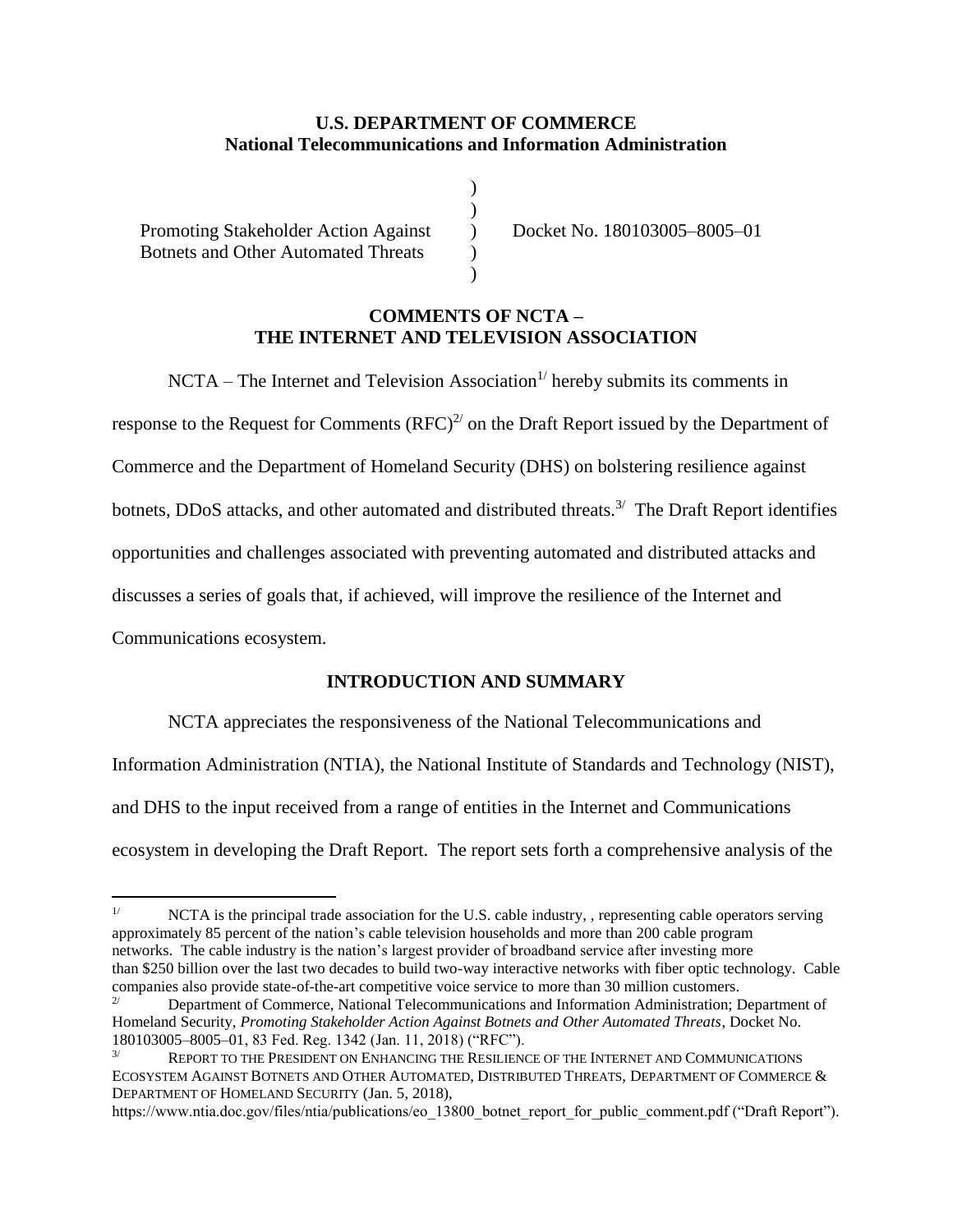key issues and objectives that need to be addressed to strengthen the resilience of the ecosystem against botnets and other automated and distributed attacks. On behalf of its member companies, NCTA provides the following recommendations to clarify and improve the Final Report.

As the nation's largest providers of broadband Internet access service, cable companies have devoted considerable efforts and resources toward detecting, preventing. and mitigating automated and distributed attacks to protect their customers and their networks from service disruptions and malicious activity threats. NCTA's members have been leaders in deploying a diverse set of network capabilities, security tools and measures, and customer support services aimed at preventing, detecting, and mitigating botnet threats and Distributed Denial of Service (DDoS) attacks. Cable companies have invested heavily to develop and deploy leading edge products and services, such as tools to bolster network defenses against botnets and DDoS attacks. NCTA members also have deployed IPv6, Domain Name System Security Extensions (DNSSEC), network filtering and partitioning to isolate malicious traffic, the Border Gateway Protocol's (BGP) Flow specification to help scrub DDoS traffic, Software Defined Network  $(SDN)$  network features, and other anti-botnet capabilities.<sup>4/</sup> In addition, NCTA member companies offer a wide range of customer-facing tools and services to deter and remediate endpoint infections.<sup>5/</sup> Cable companies also play leading roles in several key collaborative industry-based and public-private initiatives to bolster anti-botnet efforts, and are actively involved on a daily basis in extensive information sharing activities through a variety of venues and exchanges.<sup>6/</sup>

<sup>4/</sup> *See* Comments of NCTA – The Internet & Television Association, Docket No. 170602536-7536-01, at 7- 11 (filed July 28, 2017)("Comments of NCTA").

<sup>5/</sup> *Id.* at 11-12.

<sup>6/</sup> *Id.* at 12-16.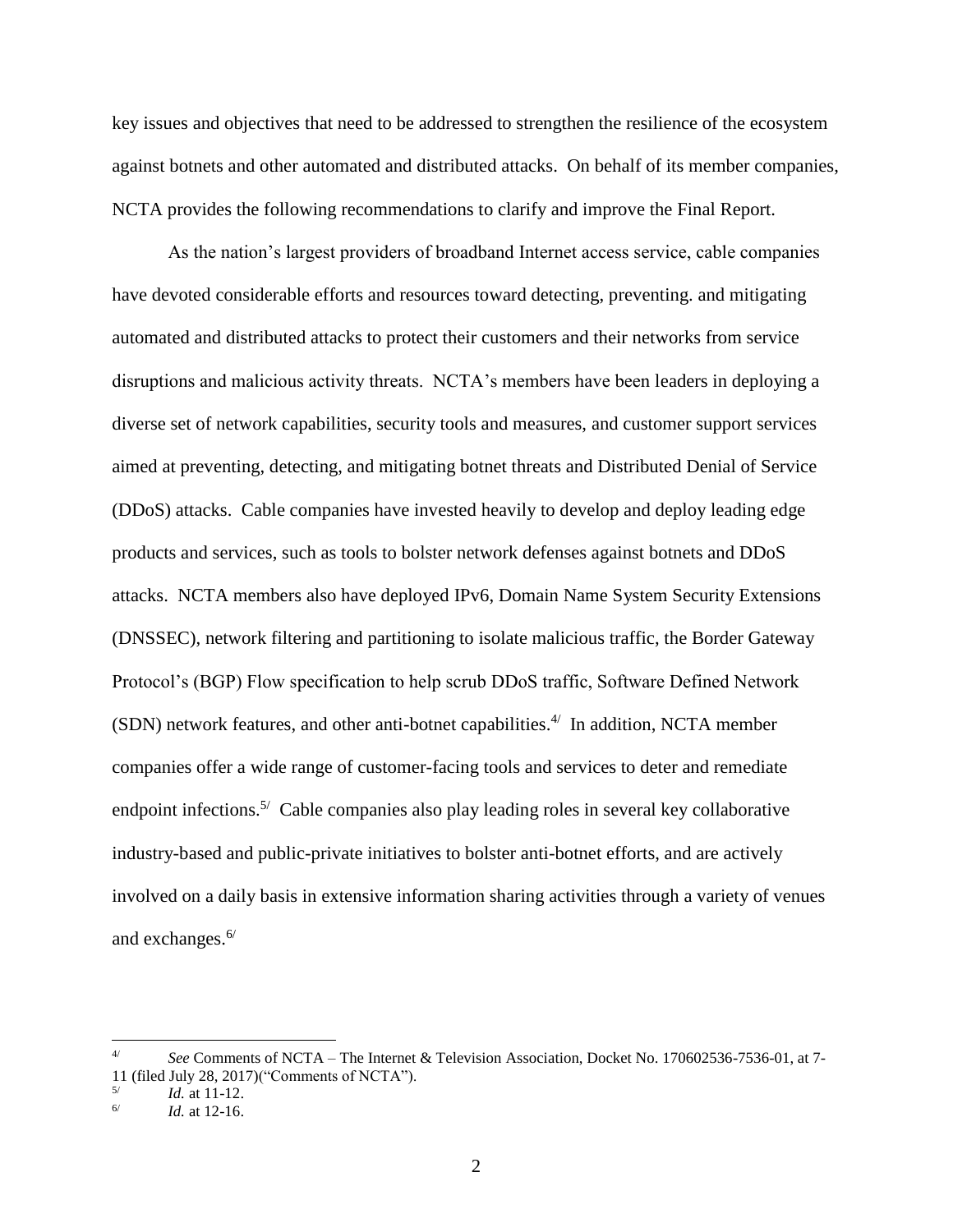As the Draft Report correctly recognizes, however, cable broadband providers and other Internet service providers (ISPs) are only one part of a diverse and interdependent Internet and Communications ecosystem. The Draft Report fully embraces the fundamental principle that anti-botnet efforts are  $-$  and must be  $-$  a shared responsibility among all entities across the full Internet ecosystem. It asserts that automated and distributed attacks are an ecosystem-wide problem, and that, most importantly, no single segment alone can prevent and protect against attacks. The causes and consequences of botnet and DDoS attack propagation and amplification implicate not just ISPs, but also network hardware and software companies, application developers, cloud providers and hosting platforms, edge providers, security specialists and tools providers, device makers, and business, enterprise, and residential end users, as well as many others. Holistic solutions that span the full breadth of the ecosystem are essential, because they reduce the likelihood that anti-botnet measures successfully implemented in some segments of the ecosystem will be negated by gaps and unaddressed vulnerabilities in others.<sup>7/</sup>

While the Draft Report helpfully recognizes that success in combatting botnets requires activating the full breadth of entities and actors within the Internet and Communications Ecosystem, there are portions of its findings and recommendations that should be revised in order to ensure consistency with that critical insight. $8'$  The Final Report also would benefit from a forward-looking analysis of how the botnets of the future are expected to behave, and the strategies for detecting, deterring, and mitigating automated and distributed attacks that devise

 $7/$ For example, an ISP can put in place many tools to reduce the impact of DDoS attacks, which often rely on spoofing source network addresses. But the tools are not unlimited in their capacity and capability. If a hosting provider or other network fails to take diligent steps to prevent their platform from being used as a source of such spoofing, then they will make efforts by others in the ecosystem to combat DDoS attacks more difficult and expensive to combat.

See infra at 8-9.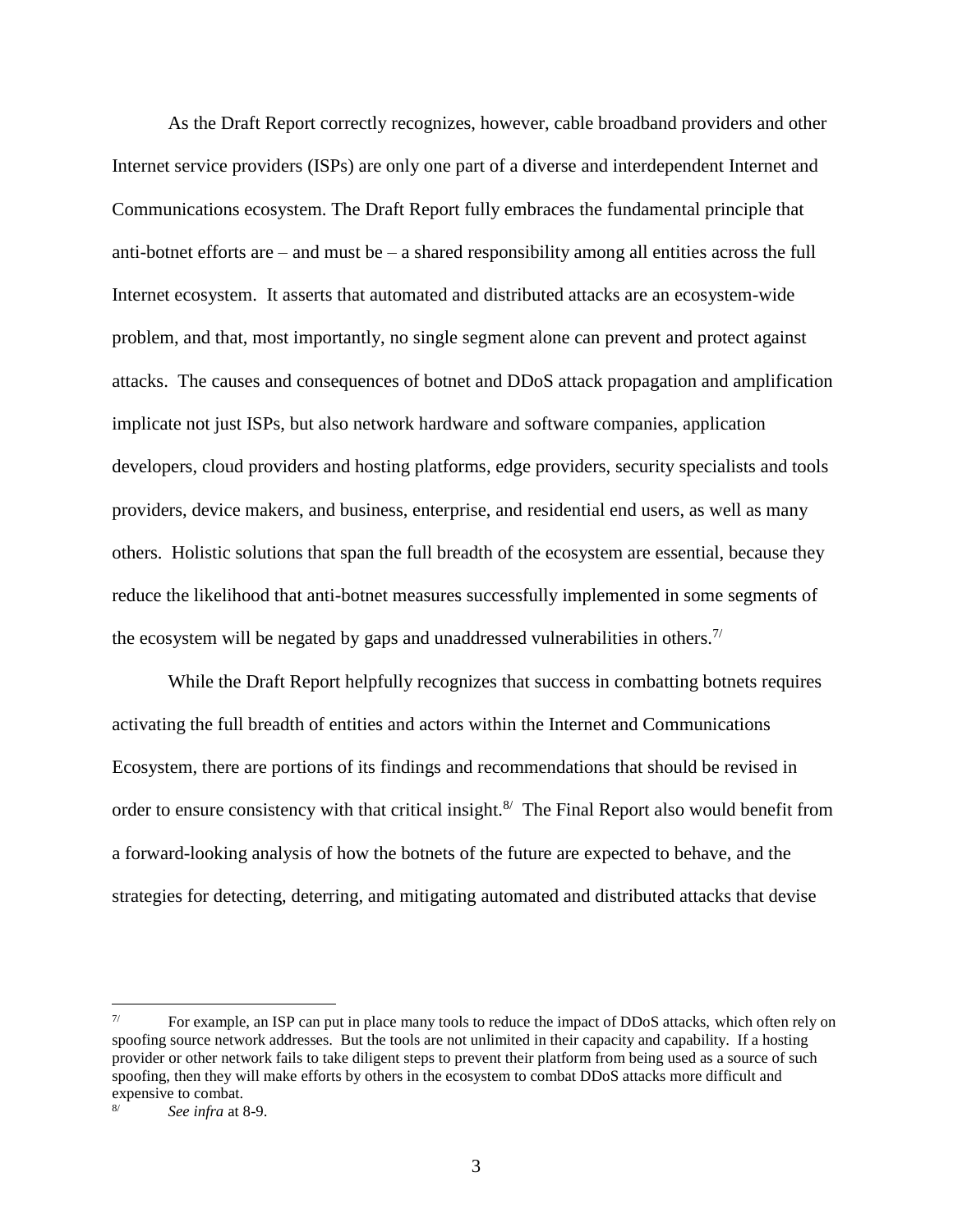new techniques to propagate and amplify attacks through exploitation of cloud computing, the Internet of Things (IoT), artificial intelligence, and machine learning capabilities. $9/$ 

As the Draft Report recognizes, automated and distributed attacks are a global problem, affecting the entire Internet and Communications ecosystem. As such, the attacks must be met with collective and coordinated action domestically and abroad. The overwhelming majority of botnet attacks originate from outside the United States and are located beyond our borders, meaning that effective action to reduce such threats requires government leadership to foster globally-scaled solutions and international cooperation. While the Draft Report adequately captures the scope of the problem, the Final Report should include concrete initiatives for collective action that can be implemented across the Internet and Communications ecosystem and in international venues.

In an effort to address existing gaps and vulnerabilities, the Draft Report provides important recommendations for key segments of the ecosystem.<sup>10/</sup> The Draft Report endorses the establishment of baseline security profiles for IoT devices that eventually could be adopted as international standards. It also promotes efforts to ensure that software developers implement more robust security design and updates. In addition, the Draft Report seeks to spur enterprise networks toward greater utilization of existing services, tools, and capabilities that are on the market today for detecting, deterring, and mitigating DDoS attacks and botnet threats. These recommendations should materially bolster the ecosystem's overall resilience against botnets. The Final Report would benefit from a similar analysis focused on measures to strengthen the resilience of cloud platforms, which are increasingly being exploited as launch and amplification points for botnet attacks.

 9/ *Id.* at 10.

<sup>10/</sup> Draft Report at 23-27; *see infra* at Section III.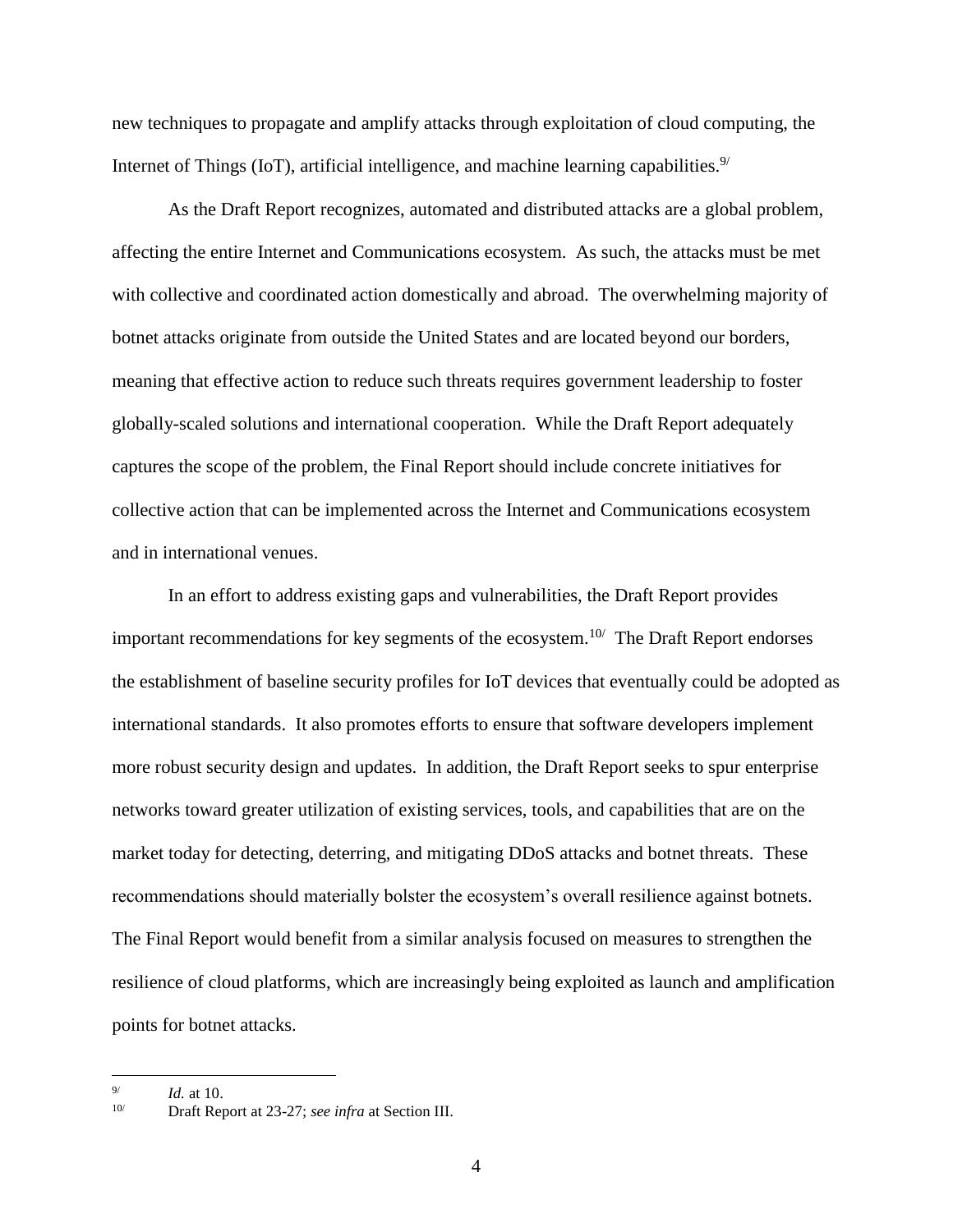The Draft Report also validates several security-related offerings and capabilities provided by ISPs, such as ingress and egress filtering, DDoS mitigation services, anti-spoofing and fast flux deterrence techniques, IPv6, and other offerings and tools highlighted in the Communications Sector Coordinating Council's (CSCC) Technical White Paper and NCTA's comments.<sup>11/</sup> At the same time, some ISP-related findings and recommendations warrant further elaboration or revision to reflect additional relevant factors, as well as limitations imposed by ecosystem interdependencies.<sup>12/</sup> Likewise, the Draft Report's discussion of ISP information sharing activities would benefit from additional discussion of promising ongoing activities as well as the critical importance of improving the capacity of sharing venues to identify and target actionable information. In addition, while the Draft Report correctly flags the potential for prescriptive regulation to handicap security innovation and thereby hamper the objective of strengthening resilience,<sup>13/</sup> select portions that could be read to favor traditional regulation should be revised.<sup>14/</sup>

In short, while the Draft Report offers a thorough analysis of key botnet prevention issues facing the ecosystem today and delineates a number of effective recommendations for addressing those issues, we recommend that NTIA, NIST, and DHS should implement the following improvements in the Final Report:

• In discussing network-related findings and recommendations, consistently articulate the expansive and accurate conception of "infrastructure providers" set forth in Section II;<sup>15/</sup>

 $11/$ 11/ Draft Report at 9-12; Comments of NCTA at 7-11; *Industry Technical White Paper*, COMMUNICATIONS SECTOR COORDINATING COUNCIL, Docket No. 170602536-7536-01, at 14-21, 29-30 (filed July 28, 2017).

<sup>&</sup>lt;sup>12/</sup> *See infra* at Section IV.<br><sup>13/</sup> *See a.g.* Draft Banant at

See e.g., Draft Report at 24 ("Due to the complexity and diversity across the IoT landscape, it is difficult to envision a set of one-size-fits-all rules that could ensure security while keeping pace with the rate of change and the dynamic nature of the threat environment"). *See also id.* at 20.

<sup>&</sup>lt;sup>14/</sup> *See infra* at Section V.<br><sup>15/</sup> *See infra* at 8.9

See infra at 8-9.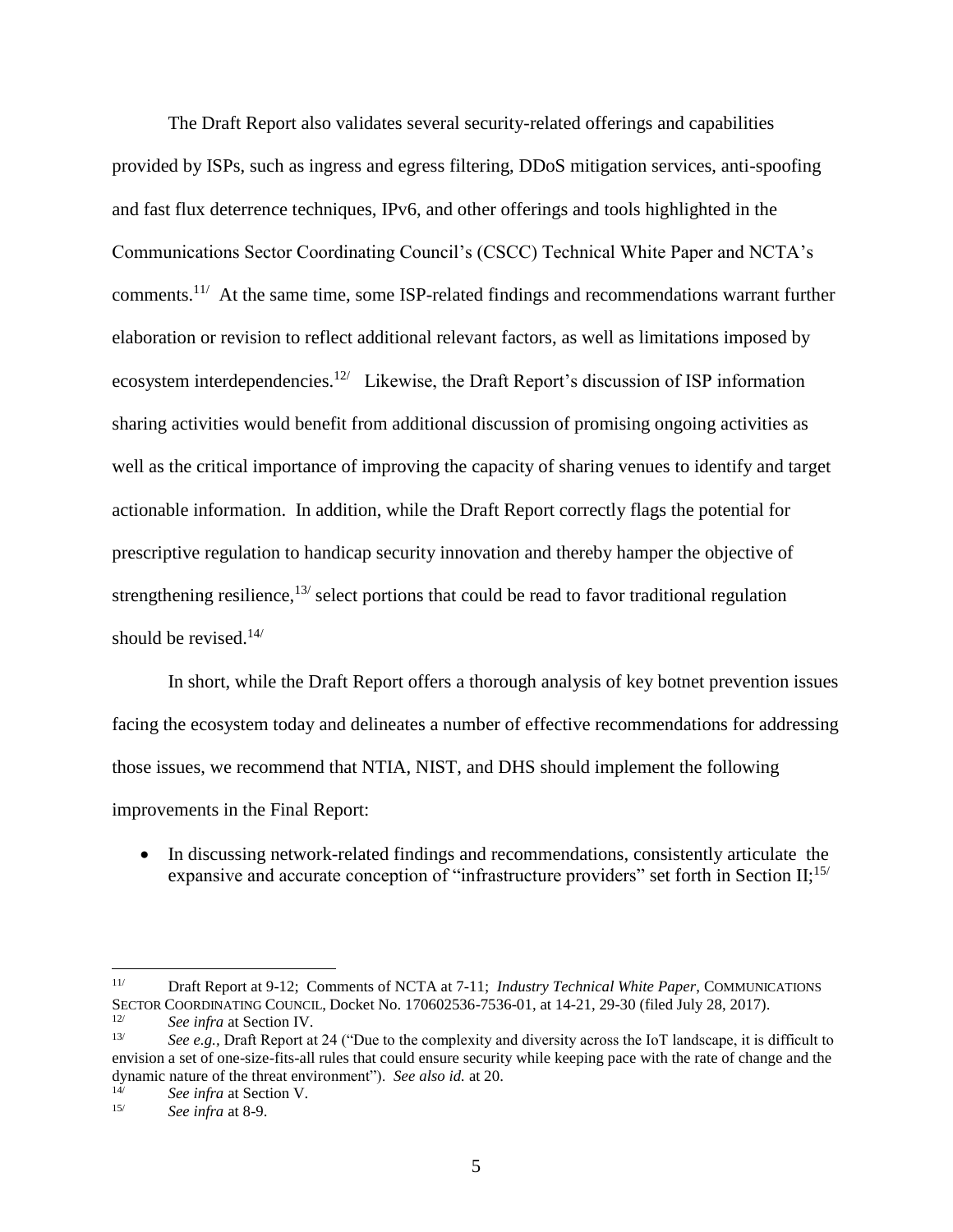- Include a forward-looking analysis of how the next generation of botnets are expected to behave, strategies for addressing them, and an analysis of gaps, unknowns, and open questions requiring further study;  $16/$
- Set forth a prioritization of anti-botnet initiatives that should be addressed on a global scale and provide concrete ideas of specific international venues and vehicles for advancing those initiatives; $17/$
- Include specific recommendations for cloud providers, Content Delivery Networks (CDNs), and related platform providers, given their increasingly prominent roles as mechanisms for botnet operation, propagation, and amplification;<sup>18/</sup>
- Reframe passages suggesting that end users could be relieved from responsibility for preventing and addressing device infection;19/
- Enrich the discussion of ISP-related issues involving use of network filtering and slicing capabilities, DDoS mitigation services, and information sharing activities;  $20/$  and
- Modify language that could be read to support greater regulatory involvement in network traffic management practices and IoT device certification and marketing to reinforce the goal of promoting market-driven security innovation. $2^{1/2}$

Soon after release of the Final Report, NTIA, NIST, and DHS should effectuate its

recommendations by convening a series of workshops that draw upon the resources and expertise

of the relevant Sector Coordinating Councils, Information Sharing and Analysis Centers

(ISACs), and Information Sharing Analysis Organizations (ISAOs) to focus on implementing

key actions proposed in the Report. Stakeholders participating in the workshops should develop

the structure and timetable for implementing the Final Report's most significant

recommendations, which would include concrete plans with specific commitments by relevant

stakeholders for implementing the following action items:

 $16/$ <sup>16/</sup> *See infra* at 10-11.<br><sup>17/</sup> *See infra* at 11.12

<sup>&</sup>lt;sup>17/</sup> *See infra* at 11-12.<br><sup>18/</sup> *See infra* at 17-18

<sup>18/</sup> *See infra* at 17-18.

<sup>19/</sup> *See infra* at 18-19.

<sup>&</sup>lt;sup>20/</sup> *See infra at 20-25.*<br><sup>21/</sup> *See infra at 25-27* 

<sup>21/</sup> *See infra* at 25-27.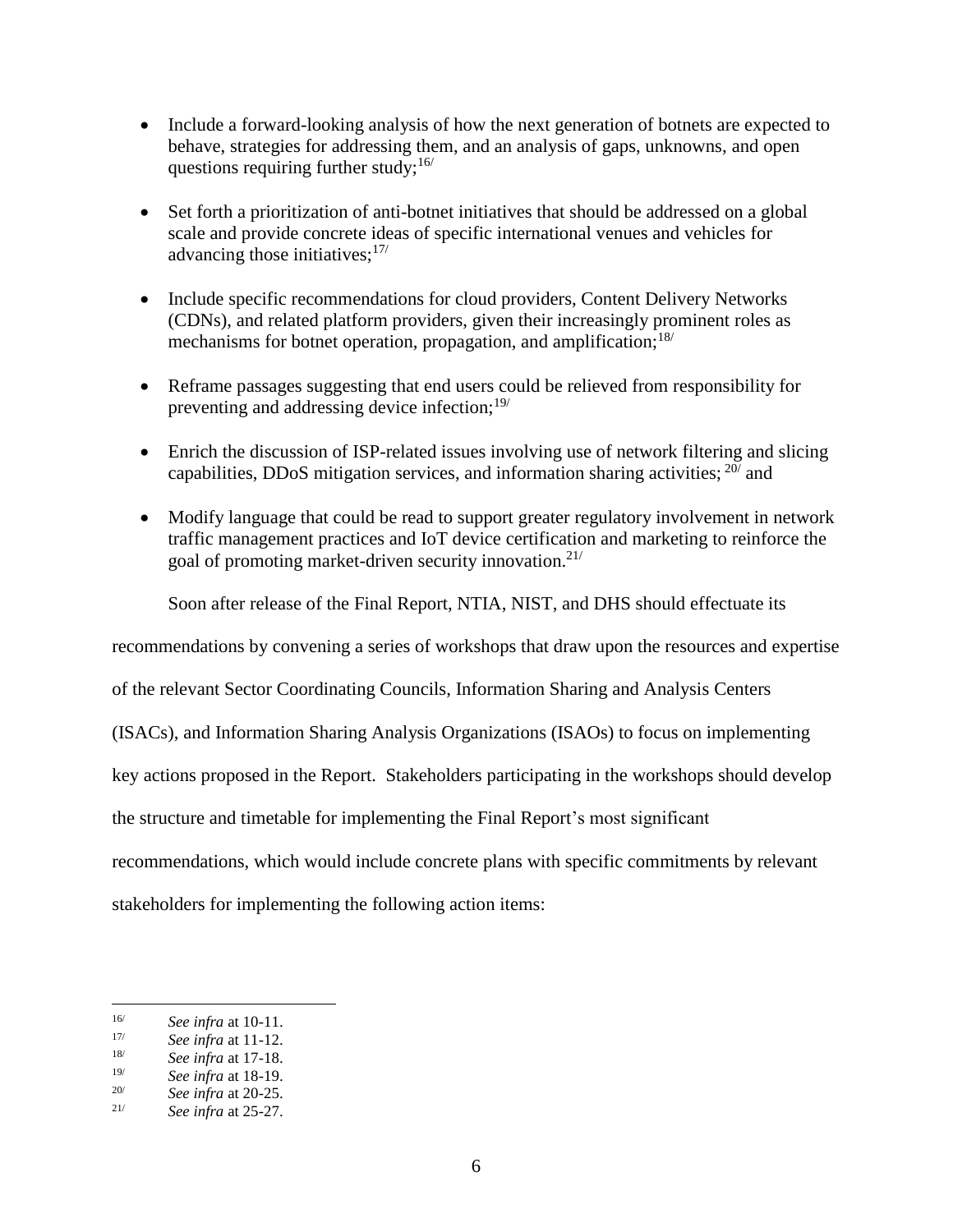- NTIA, NIST, device makers, and other interested parties should set forth the process and timetable to forge baseline security profiles for IoT devices based on consensus industry standards: $22/$
- NTIA, NIST, software providers, and other interested parties should work together to set forth the process and timetable for a multi-stakeholder process establishing software development protocols for IoT products that address vulnerability detection and reporting and software patching and upgrading;<sup>23/</sup>
- NTIA, NIST, the retail industry, leading trade associations representing enterprise users, and other interested parties should set forth the structure and timetable for a process aimed at providing guidance to enterprise networks on using the NIST Cybersecurity Framework to address botnet and DDoS attack prevention and mitigation;<sup>24/</sup>
- DHS, in conjunction with all 16 critical infrastructure sectors, should work with the National Council of Information Sharing and Analysis Centers to examine, and develop guidelines for, identifying, what constitutes "actionable" information in various critical infrastructure sectors; 25/ and
- The Communications and Information Technology (IT) sectors, in consultation with DHS (their sector-specific agency), NTIA, NIST, and industry associations and standardsetting organizations, will continue to work together on developing network traffic management practices, tools, and capabilities designed to detect, deter, and mitigate automated and distributed attacks.26/

The foregoing modifications and action items should go a long way to achieving the goal

of dramatically reducing threats perpetrated by automated and distributed attacks on the nation's

infrastructure underlying the digital ecosystem.

 $22/$ <sup>22/</sup> *See infra at 13-15.*<br><sup>23/</sup> *See infra at 15-16* 

<sup>&</sup>lt;sup>23/</sup> *See infra* at 15-16.<br><sup>24/</sup> *See infra* at 16-17

<sup>24/</sup> *See infra* at 16-17.

<sup>25/</sup> *See infra* at 23-24.

<sup>26/</sup> *See infra* at 25-26.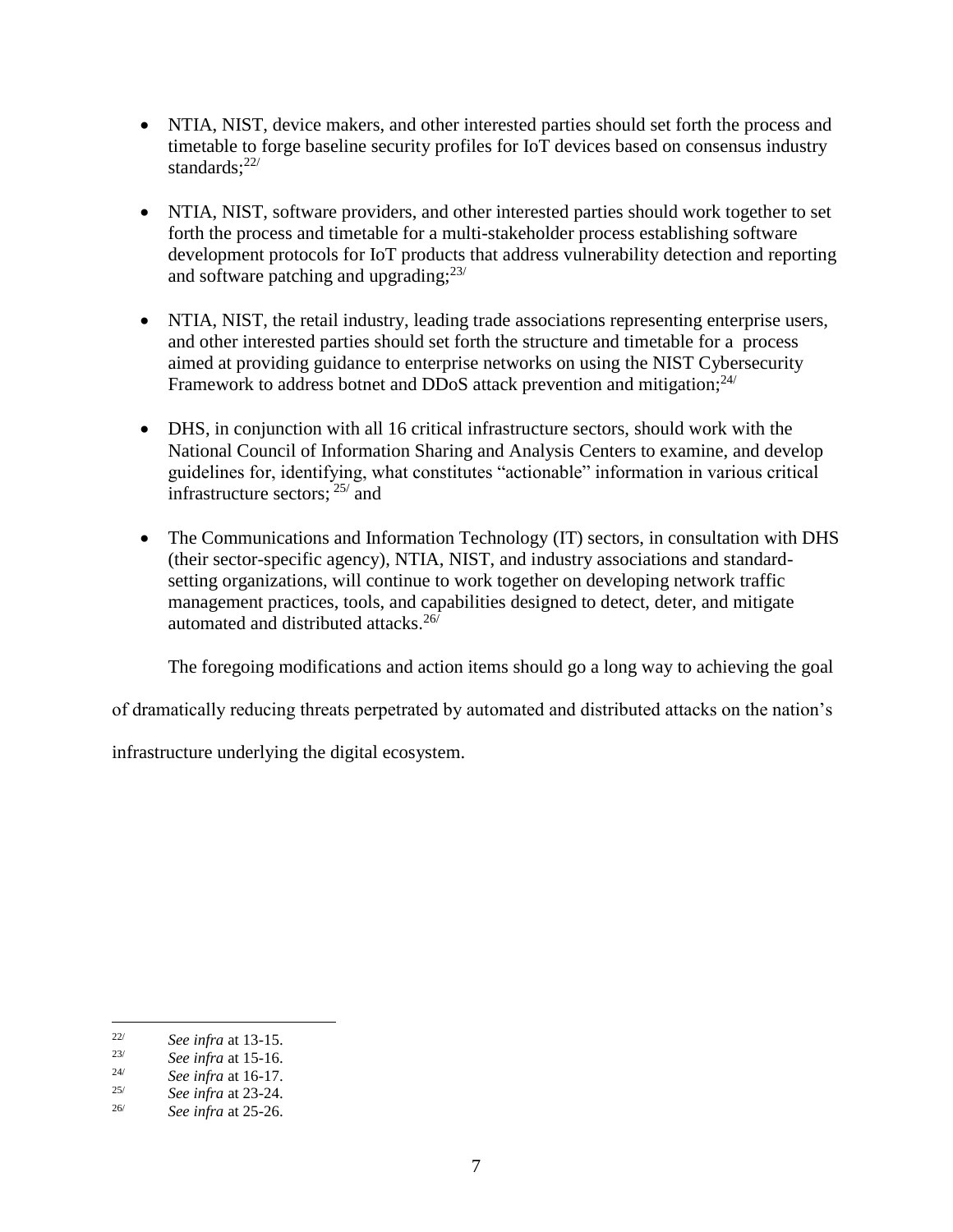### **I. THE DRAFT REPORT SHOULD CONSISTENTLY ADHERE TO ITS ECOSYSTEM-WIDE CONCEPTION OF "INFRASTRUCTURE PROVIDERS" AND ANALYZE HOW BOTNETS WILL EVOLVE IN THE ECOSYSTEM**

The Draft Report constructively finds that strengthening resilience against automated and distributed attacks is a shared responsibility among a diverse set of interdependent entities and business segments.<sup>27/</sup> Consistent with this core insight, the Draft Report defines the "infrastructure" of the Internet and Communications ecosystem broadly, encompassing the "technology and organizations that enable connectivity, interoperability, and stability, going beyond the physical wires, wireless transmitters and receivers, and satellite links to include the hardware, software tools, standards, and practices on which the ecosystem depends."<sup>28/</sup> Infrastructure includes "routers, switches, Internet service providers, DNS providers, software, device makers, content delivery networks, hosting and cloud service providers."<sup>29/</sup> The Draft Report emphasizes that because of "the complexity of modern infrastructure, with key tools and players interspersed through the ecosystem, no single tool can secure the infrastructure."30/

The Draft Report further acknowledges that ISPs alone cannot address botnet threats, finding that "no single actor or sector is responsible for single-handedly addressing" botnet risks.<sup>31/</sup> It notes that while many solutions "involve active coordination with ISPs, putting sole responsibility at the network level would make all traffic dependent on this connective layer to determine what 'good' traffic looks like."<sup>32/</sup> Not only would such an approach impose an undue – and impracticable – burden on ISPs, it also would be ineffective. Botnets exploit and impact all parts of the ecosystem and hence all those elements must be part of the solution.

 $27/$ Draft Report at 9.

<sup>28/</sup> *Id.*

<sup>29/</sup> *Id.* at 10. 30/

*Id.* 31/

*Id.* at 20. 32/ *Id.*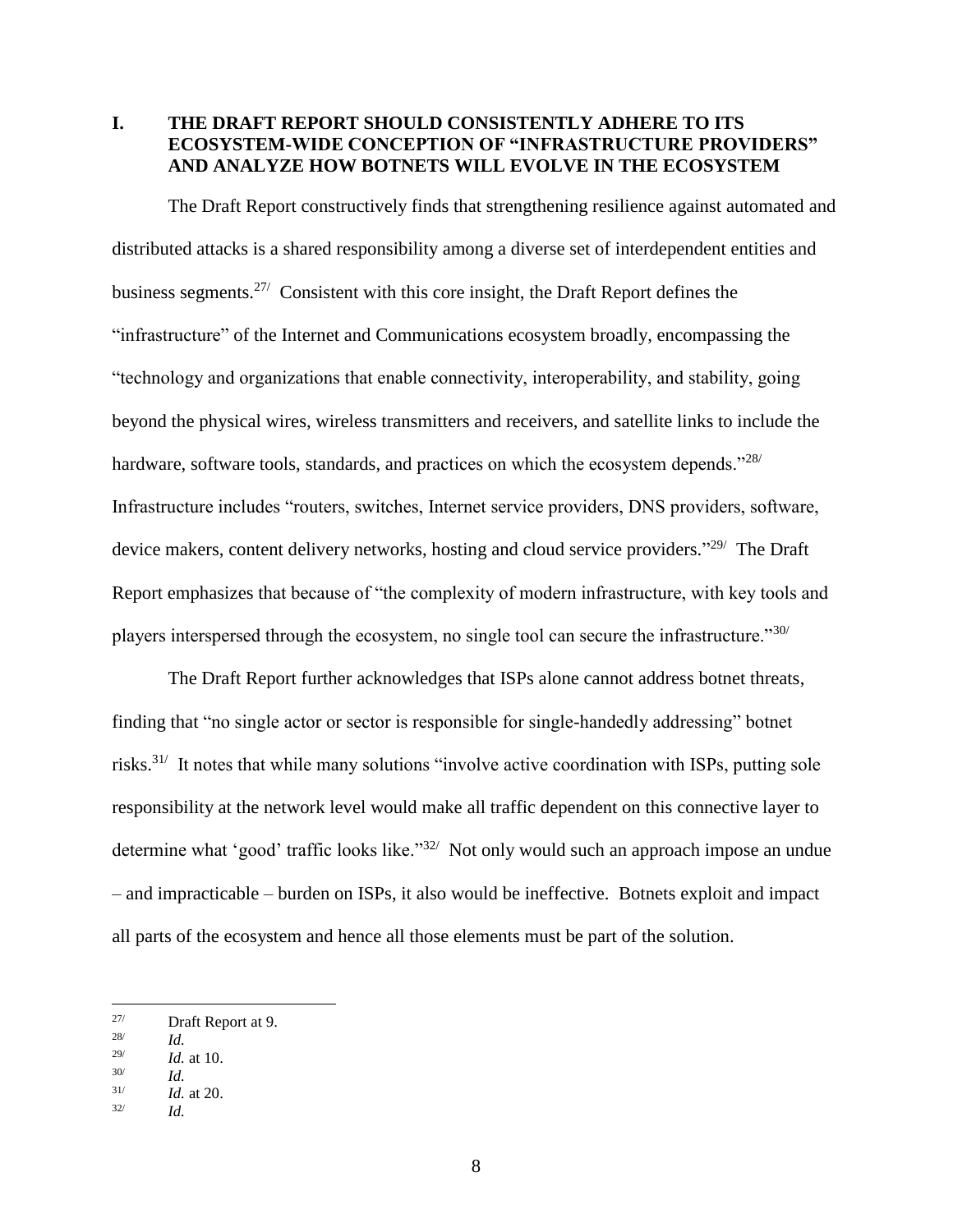Having appropriately scoped the breadth of entities and actors that comprise the Internet and Communications Ecosystem, the Draft Report's discussion of recommended actions in several places appears to conflate ISPs with all infrastructure providers. For example, the Draft Report states that "[Enterprises] may not understand the limitations of their contracts with Internet service providers, or the availability of products and services to mitigate DDoS attacks."<sup>33/</sup> In fact, however, DDoS mitigation services are available from a wide range of infrastructure providers besides ISPs, and enterprise take rates may simply reflect an incomplete understanding of the value of these offerings or a flawed cost-benefit analysis.

Similarly, the Draft Report states that "[t]he impact of past botnets has been mitigated by actions taken by ISPs—mainly absorbing excess traffic and cease and desist actions—but past mitigations were mainly reactive by nature, and the increase in IoT devices indicates diminishing returns for these traditional mitigation strategies."<sup>34</sup> But these past actions were not limited to ISPs, and neither will future actions be limited to ISPs. While ISPs may engage in cease and desist actions as part of providing their services, most takedowns are often achieved through coordinated action among those that operate and provide domain name servers, such as Google DNS, Open DNS, UltraDNS, DYN, and Regional Internet Registrars (RIRs). Other parts of the Draft Report that reference only ISPs, instead of infrastructure providers more broadly, likewise should be revised.<sup>35/</sup> Consistent adherence to the broad model of the cybersecurity "ecosystem" identified in the Draft Report will help facilitate the collective action and cross-sector coordination necessary to combat botnets and other automated and distributed threats. The Final

<sup>33/</sup> *Id.* at 12.

<sup>34/</sup> *Id.* at 24.

<sup>35/</sup> *See e.g., id.* at 13 (reference to "ISP-based detection services" rather than "detection services from infrastructure providers); *see also id.*31, Action 3.1 (reference to "networking industry" traffic management offerings for enterprise networks rather than "infrastructure provider"); *id.* at 33, Action 4.1.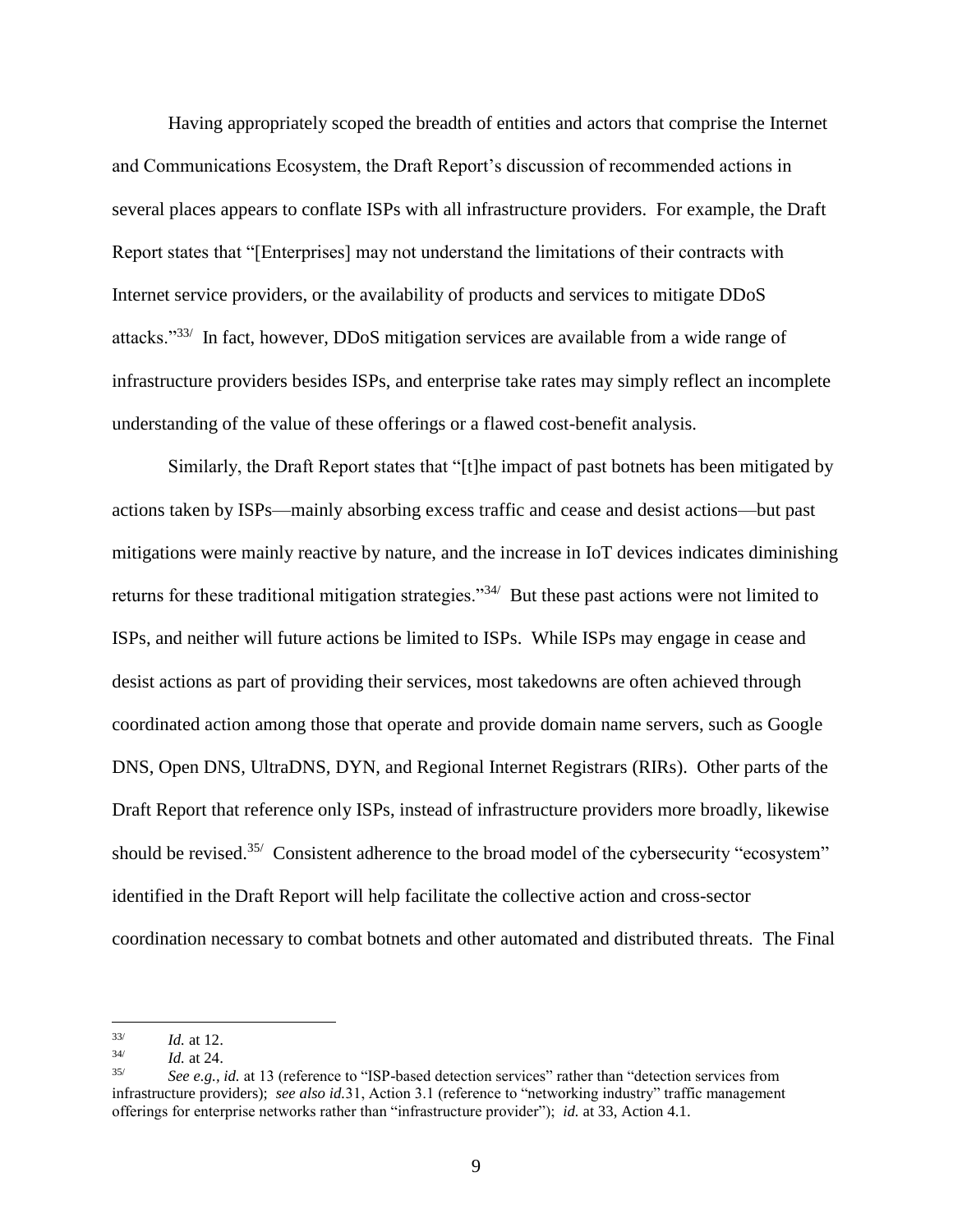Report should ensure that its findings and recommendations in the Final Report more closely conform to that conception.

The emergence of the cloud as a key platform for launching and amplifying botnet attacks underscores the importance of ensuring fidelity to the broad conception of infrastructure articulated at the beginning of the Draft Report.<sup>36/</sup> Cloud service providers are correctly defined as part of the infrastructure of the Internet and Communications Ecosystem, but then are implicitly excluded from recommendations applicable to ISPs only. Indeed, the Draft Report contains few recommendations for cloud providers, even though they are an increasing target for exploitation by bot masters and play a growing role in botnet mitigation. The emergence of global cloud platforms has made the Internet as much a network of clouds as it is a network of networks. Further, the cloud platforms are the backend hosts for IoT data processing and commands, integrated Big Data analytics, artificial intelligence, and digital assistants – all of which have (or will) become ripe targets for botnet exploitation.

More rigorous analysis of the role of cloud providers, CDNs, and other components of Internet infrastructure in bolstering resilience also will help make the Final Report more forwardlooking, examining not only how botnets are behaving today but also how they will evolve in the future. While the Draft Report describes how recent botnets have behaved in the past,  $37/$  the Final Report must examine how botnet propagation and amplification techniques will function on an Internet being reshaped by the prevalence of cloud computing, artificial intelligence (AI), machine learning, and other advancements. The Final Report should address the prospect of

 $36/$ 36/ *See* Comments of NCTA at 17; Danny Palmer, *Cloud Computing: Why a Major Cyber-Attack Could Be as Costly as a Hurricane*, ZDNET (Jan. 17, 2018), http://www.zdnet.com/article/cloud-computing-why-a-majorcyber-attack-could-be-as-costly-as-a-hurricane/ Andy Greenberg, *How Hackers Hid a Money-Mining Botnet in the Clouds of Amazon and Others*, WIRED (July 24, 2014), https://www.wired.com/2014/07/how-hackers-hid-amoney-mining-botnet-in-amazons-cloud/.

<sup>37/</sup> *See, e.g.*, Draft Report at 7.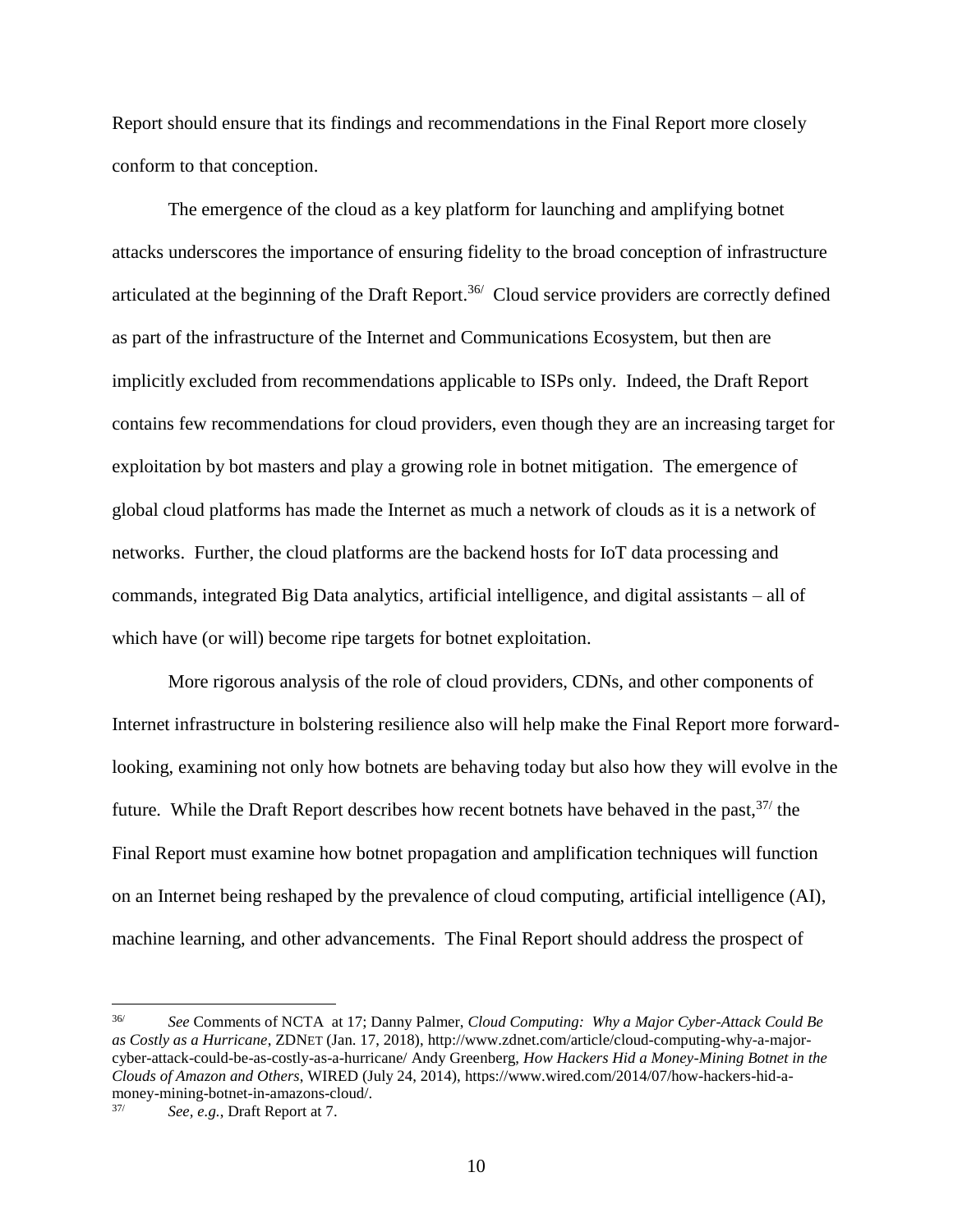botnets integrating with AI, infiltrating the cloud, infecting digital assistants, and/or harnessing the power of the cloud. AI-powered bots can pollute social media or engage in other malicious activities, such as stealing sensitive information or manipulating public opinion for financial or political advantage. In order to proactively meet the future challenges posed by botnets and other malware, the Final Report should initiate a review to identify the next generation of automated and distributed threats and strategies for mitigating and deterring them on a global scale. Because the botnet landscape continues to evolve, this review also should capture gaps in our current understanding of how attack surfaces and propagation techniques will change and compile questions and issues that will warrant further study.

### **II. WHILE THE DRAFT REPORT RECOGNIZES THE GLOBAL SCALE OF THE BOTNET PROBLEM, THE FINAL REPORT SHOULD OFFER MORE SPECIFIC AND CONCRETE GLOBALLY-BASED SOLUTIONS**

The Draft Report appropriately frames the global scope of the problem of automated and distributed attacks. It acknowledges that "broad advances in the Edge Device technical domain" must take place on a global scale, because the majority of compromised devices in recent botnet attacks have been located outside the U.S. $^{38/}$  Because the problem is worldwide in nature, bolstering the resilience of the Internet and Communications ecosystem necessitates considerable coordination with international partners.39/

While the Draft Report acknowledges that effective action against botnets requires greater international coordination, the Final Report should set forth a concrete vision of venues and activities that can help achieve such a result. Moreover, the Draft Report's recommendations are almost exclusively domestically focused, notwithstanding the fact that the vast majority of botnets – and compromised devices – are from outside the U.S, thereby

<sup>38/</sup> Draft Report at 3, 7, 16.

<sup>39/</sup> *Id.* at 7, 20.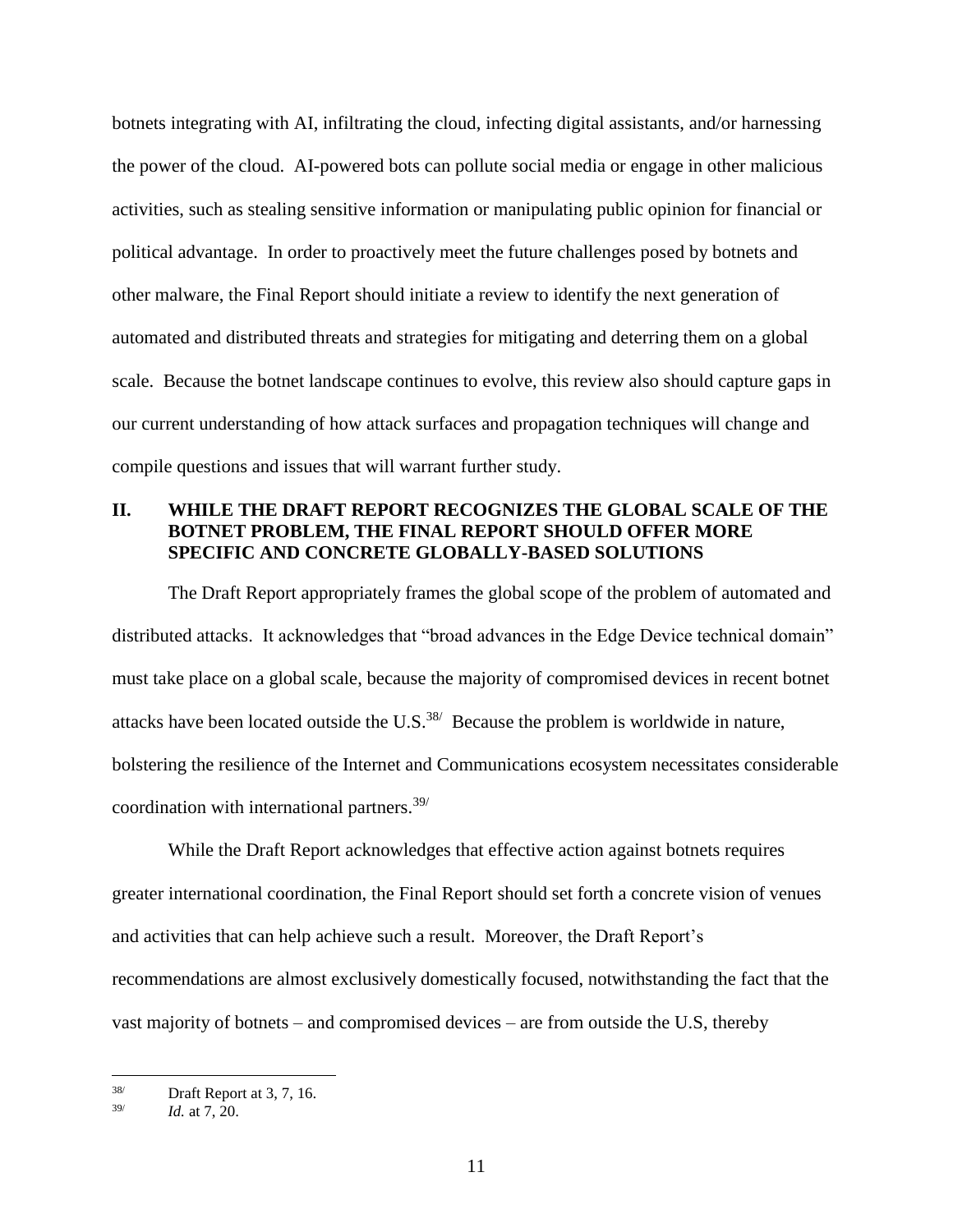highlighting the relative effectiveness of botnet deterrence and mitigation practices and tools here at home compared to other parts of the world.<sup>40/</sup> Global connectivity, however, ultimately will corrode the success and impact of purely domestic solutions that are far from the source of most malicious activity and most infected devices. Meaningful progress toward bolstering resilience requires the establishment and enforcement of international norms and standards.

The Final Report should contain more concrete suggestions for global initiatives and recommended venues for deeper international engagement. At a global level, bolstering resilience will depend upon more than just international adoption of best practices. It requires broader adoption of a common set of cybersecurity norms that can be incorporated in trade treaties. For example, the global nature of cybersecurity can hamper botnet investigation and takedown activity, often requiring the cooperation and coordination of multiple law enforcement agencies across the globe to neutralize a botnet. The Final Report should recommend processes for streamlining botnet takedowns on an international scale so that law enforcement across the globe will be in alignment.<sup>41/</sup> This same set of norms would give law enforcement more tools to use in mitigating botnets, such as requesting that Autonomous System Networks (ASNs) habitually hosting bad actors should be removed from the Internet routing table. Thus, the suggestion that the Federal government should make efforts to deepen coordination on enlisting regional registrars to assist with attribution of bad actors in order to facilitate botnet

<sup>40/</sup> Draft Report at 3, 7; Comments of NCTA at 4, 42. *See also* ITU-D, *Global Cybersecurity Index (GCI) 2017*, https://www.itu.int/dms\_pub/itu-d/opb/str/D-STR-GCI.01-2017-PDF-E.pdf (finding that the U.S. demonstrates a high commitment to cybersecurity).

<sup>&</sup>lt;sup>41/</sup> Comments of the ACT | The App Association Comments, Docket No. 170602536-7536-01, at 4 (July 28, 2017) ("The App Association recommends that the U.S. government provide law enforcement new and sustained resources to combat botnet attacks, and work to streamline international processes for botnet takedown. NTIA is well-positioned to lead, coordinate, and facilitate U.S. government agencies in accomplishing these goals.").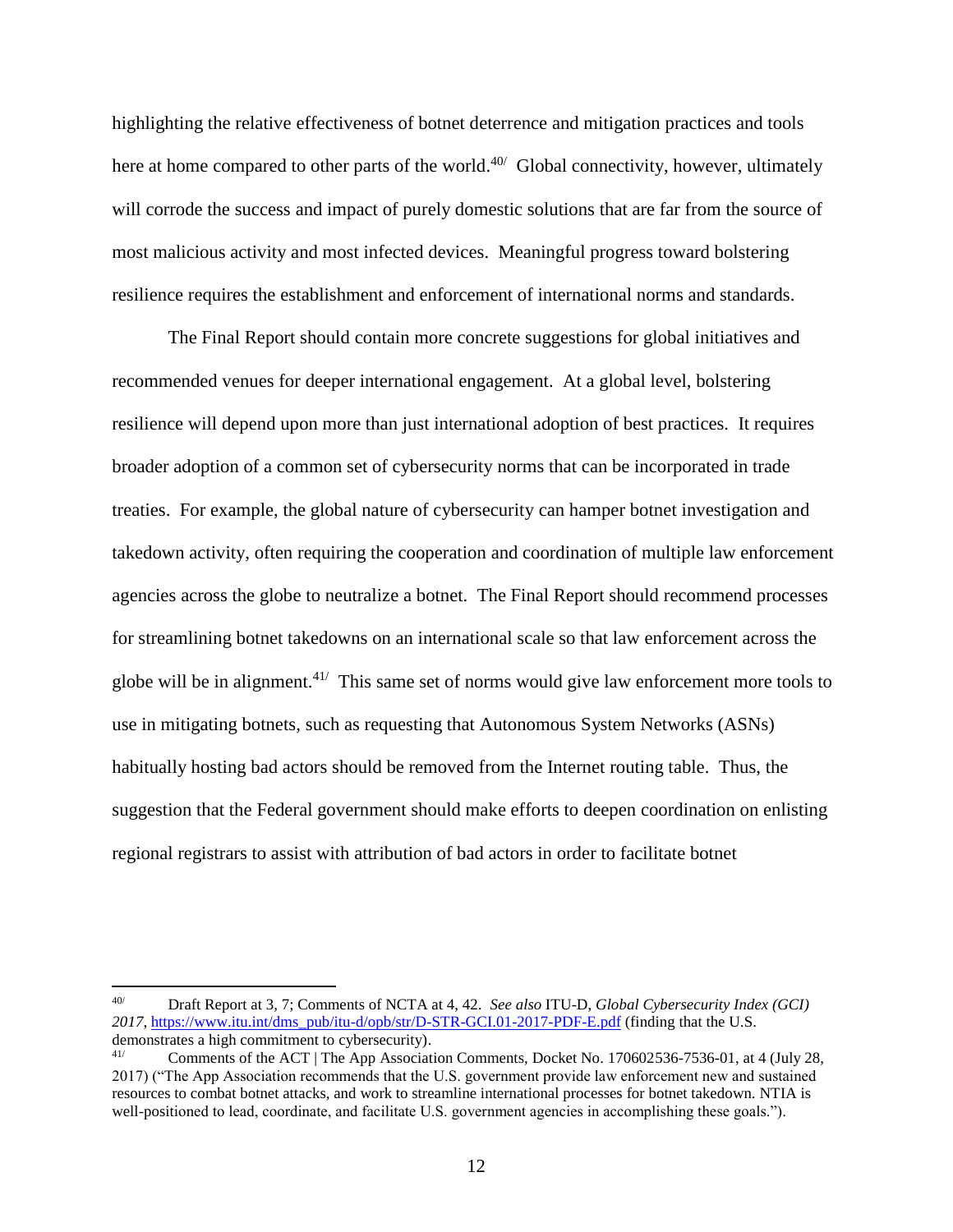investigations is useful,  $42/$  and the delineation of more such specific undertakings and initiatives on an international scale would be helpful.

### **III. THE DRAFT REPORT CONTAINS A NUMBER OF CONSTRUCTIVE RECOMMENDATIONS, BUT SHOULD REVISE ITS DISCUSSION OF SOME PARTS OF THE ECOSYSTEM**

The Draft Report endorses a variety of leading-edge security capabilities offered by ISPs and other infrastructure providers, such as ingress and egress filtering, DDoS mitigation services, anti-spoofing and fast flux deterrence techniques, and IPv6.<sup>43/</sup> It notes that the tools, processes, and practices to boost resilience against botnets "are widely available," but their adoption lags due to a lack of awareness, cost avoidance, and insufficient market incentives.<sup>44/</sup> ISPs, however, have ample incentive to invest in state-of-the-art security tools and capabilities to protect their customers against botnet threats and DDoS attacks because their business success is tied directly to maximizing their customers' network usage and preserving and strengthening their relationships with end users – both of which hinge on providing a safe, trusted, and secure network environment.<sup>45/</sup> Other parts of the ecosystem, however, may not be in direct privity with end users or may have only one-time interactions with them, and greater effort should be made to align their incentives with the goals of strengthening security and resilience.  $46/$ 

**IoT Device Security Profiles.** The Draft Report recognizes that IoT device security and upgradability constraints are key issues that must be vigorously addressed in order to boost

 $42/$  $\frac{42}{43}$  Draft Report at 33.

<sup>43/</sup> *See id.* at 10-11, 32, 34.

<sup>44/</sup> *Id.* at 16.

<sup>45/</sup> Comments of NCTA at 5-12. These investments often prove to be cost-effective, not only because they strengthen customer engagement and trust but also because they reduce call volumes and technician visits arising from malicious activity.

<sup>46/</sup> *See* Comments of Google Inc. and Nest Labs, Inc., Docket No. 170602536-7536-01, at 6 (filed July 28, 2017) ("Rather than impose new legal mandates, government can and should encourage the marketplace to do more to reward those who invest in good security practices and punish those that do not.").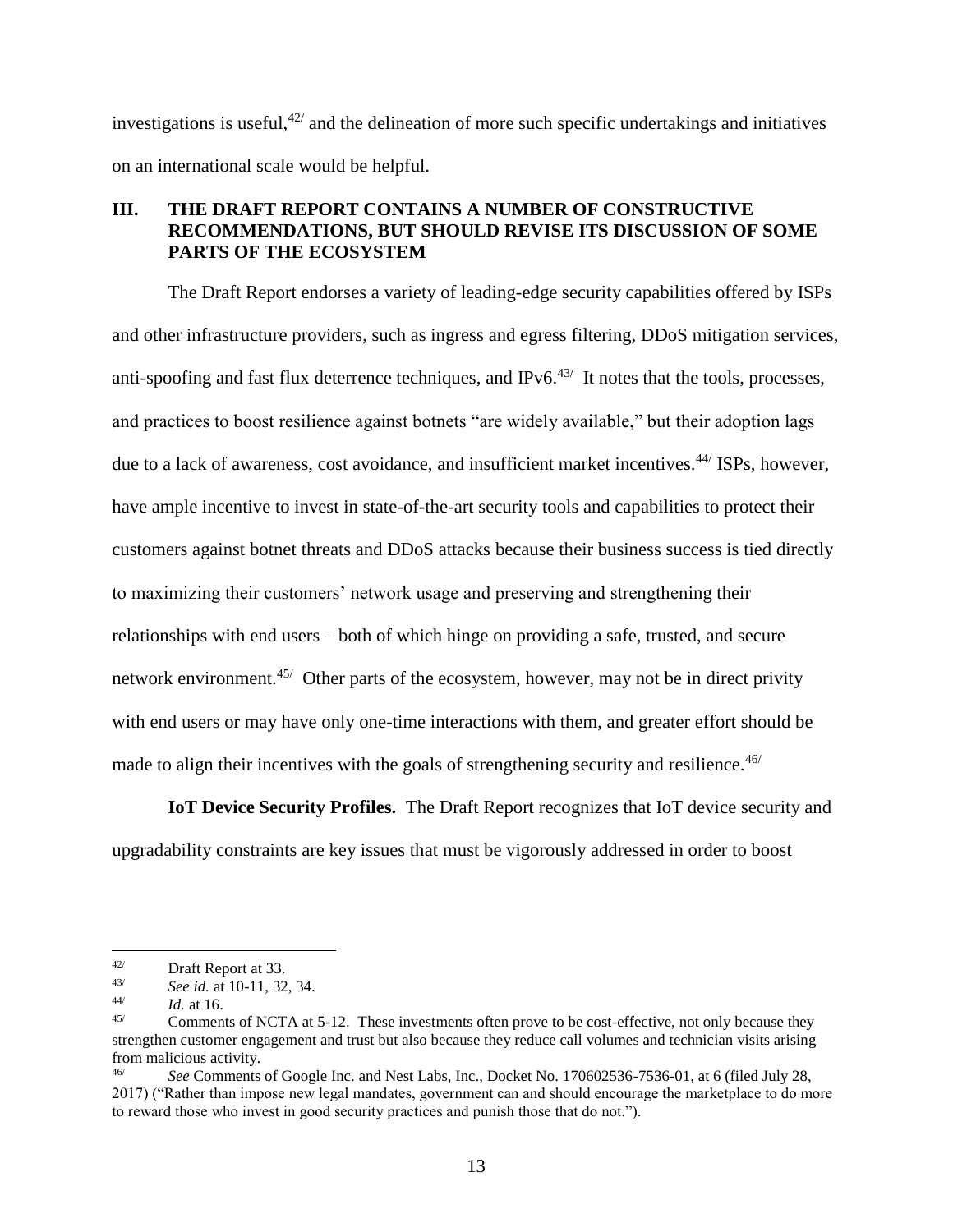resilience.<sup>47/</sup> Security issues for IoT devices will arise over the entire life-cycle of the product, <sup>48/</sup> and some IoT devices may operate for long periods of time without any user interaction or oversight. Importantly, the Draft Report highlights as its first recommended action the need to "establish broadly accepted baseline security profiles for IoT devices in home and industrial applications, and promote international adoption through bilateral arrangements and the use of international standards."<sup>49/</sup> The Draft Report correctly recognizes that a considerable portion of these baseline security profiles can be culled from the "existing suite of standards and practices."<sup>50/</sup> There are a plethora of organizations whose work in this area can be drawn upon, including  $\text{DHS},^{51} \text{NIST},^{52}$  the Internet Engineering Task Force (IETF),  $^{53}$  the Broadband Internet Access Technical Advisory Group (BITAG),<sup>54/</sup> the Open Connectivity Foundation

<sup>47/</sup> *See, e.g.*, Draft Report at 14, 16-17, 23-25.

<sup>48/</sup> *See* Comments of Symantec Corporation, Docket No. 170602536-7536-01, at 2-3 (filed July 27, 2017) ("Attacks using IoT devices also greatly lower the barrier of entry for cyber criminals, as there is little or no security on many of them. Unlike a desktop computer, or laptop, which often have security software installed and receive automatic security updates, IoT devices are often only protected by a user name and password. Analysis of the passwords used by IoT malware to attempt to log into devices revealed that user names and passwords are often never changed from their factory default settings.").<br><sup>49/</sup> Draft Report at 23

Draft Report at 23

<sup>50/</sup> *Id.* at 25.

<sup>51/</sup> *See* DEPARTMENT OF HOMELAND SECURITY, STRATEGIC PRINCIPLES FOR SECURING THE INTERNET OF THINGS (2016),

https://www.dhs.gov/sites/default/files/publications/Strategic\_Principles\_for\_Securing\_the\_Internet\_of\_Things- $2016-1115$ -FINAL....pdf.<br> $52/$ 

<sup>52/</sup> *See NIST Special Publication 800-183, Networks of 'Things'*, National Institute of Standards and Technology (2016), http://nvlpubs.nist.gov/nistpubs/SpecialPublications/NIST.SP.800-183.pdf; Ron Ross, *et al.*, *NIST Special Publication 800-160: Systems Security Engineering,* National Institute of Standards and Technology (2016) (updated January 3, 2017), http://nvlpubs.nist.gov/nistpubs/SpecialPublications/NIST.SP.800-160.pdf.<br>
S<sup>3/</sup><br>
See Software Undates for Internet of Things (November 2017), https://datatracker.jetf.org/wg/suit/abo

<sup>53/</sup> *See Software Updates for Internet of Things* (November 2017), https://datatracker.ietf.org/wg/suit/about/. 54/ *See* BROADBAND INTERNET TECHNICAL ADVISORY GROUP, INTERNET OF THINGS (IOT) SECURITY AND

PRIVACY RECOMMENDATIONS (2016), https://www.bitag.org/documents/BITAG\_Report\_- \_Internet\_of\_Things\_(IoT)\_Security\_and\_Privacy\_Recommendations.pdf.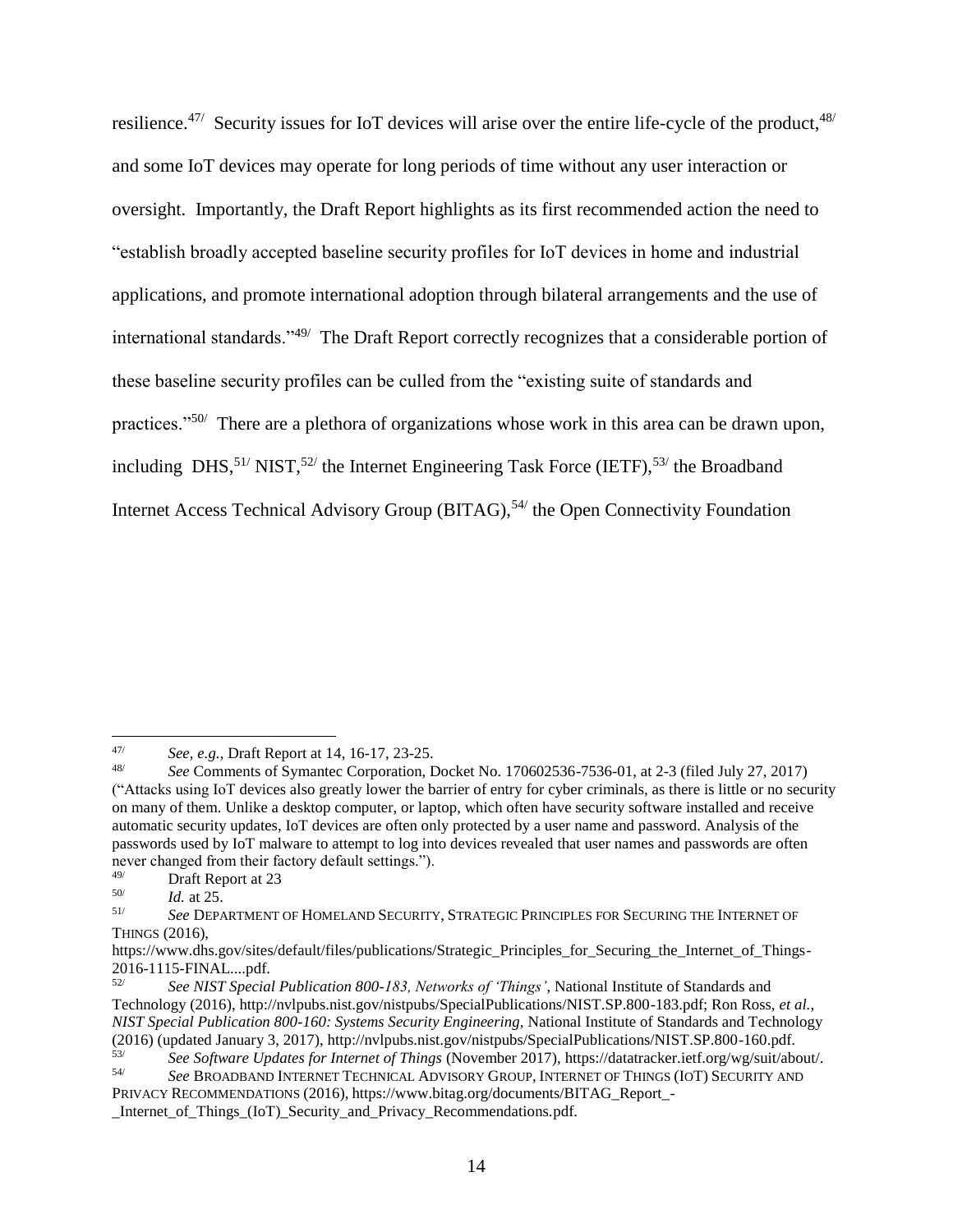(OCF),<sup>55/</sup> the National Security Telecommunications and Advisory Council (NSTAC),<sup>56/</sup> the Federal Trade Commission (FTC),<sup>57/</sup> and the Communications Sector Coordinating Council.<sup>58/</sup>

IoT security is a matter of significant interest to cable broadband service providers given their investment, deployment, and management of Internet facilities and technologies over several decades. For example, CableLabs is working with OCF on standards-setting activities relating to several key IoT security issues identified in the Draft Report, including authentication, authorization, delivery of software updates, hardware roots of trust and managing device life cycles.<sup>59/</sup> While continuing to promote this type of private sector leadership in IoT technology and standards development, NTIA and NIST also should convene a focused process, involving device makers and other interested stakeholders to accelerate and consolidate IoT device standards development work to benefit the ecosystem as a whole.

### **IoT Product Software Development and Updating.** As the Draft Report correctly

finds, addressing vulnerabilities in the software development, patching, and upgrading processes for IoT devices also is critical to preventing and mitigating software vulnerabilities that affect the volume, velocity, and scale of automated and distributed attacks.<sup>60/</sup> IoT devices frequently ship

 $55/$ 55/ *See* OPEN CONNECTIVITY FOUNDATION, https://openconnectivity.org/ (last accessed Feb. 2, 2018). OCF's membership is broad-based with roughly 400 members, including leading companies at all levels of the IoT space-- – silicon (e.g., Intel, Qualcomm), software (e.g., Microsoft), platform and finished-goods (e.g., Cisco, Samsung, LG), and network operators.<sup>55</sup> It is an open, industry-led effort to develop a specification to enable connected devices to *securely* communicate with one another regardless of manufacturer, operating system, chipset, or physical transport.

<sup>56/</sup> *See* DRAFT NSTAC REPORT TO THE PRESIDENT ON INTERNET AND COMMUNICATIONS RESILIENCE, NATIONAL SECURITY TELECOMMUNICATIONS ADVISORY COMMITTEE (Jan. 5, 2018), https://www.dhs.gov/sites/default/files/publications/NSTAC%20Report%20to%20the%20President%20on%20ICR

<sup>%20</sup>FINAL%20DRAFT%20-%20508%20compliant.pdf.

FEDERAL TRADE COMMISSION, THE INTERNET OF THINGS: PRIVACY AND SECURITY IN A CONNECTED WORLD (2015) https://www.ftc.gov/system/files/documents/reports/federal-trade-commission-staff-reportnovember-2013-workshop-entitled-internet-things-privacy/150127iotrpt.pdf.

<sup>58/</sup> COMMUNICATIONS SECTOR COORDINATING COUNCIL, INDUSTRY TECHNICAL WHITE PAPER (2017), https://docs.wixstatic.com/ugd/0a1552\_18ae07afc1b04aa1bd13258087a9c77b.pdf.

 $^{59/}$  CABLELABS, A VISION FOR SECURE IOT (2017), http://www.cablelabs.com/vision-secure-iot/.<br>
Draft Report at 25.26 Draft Report at 25-26.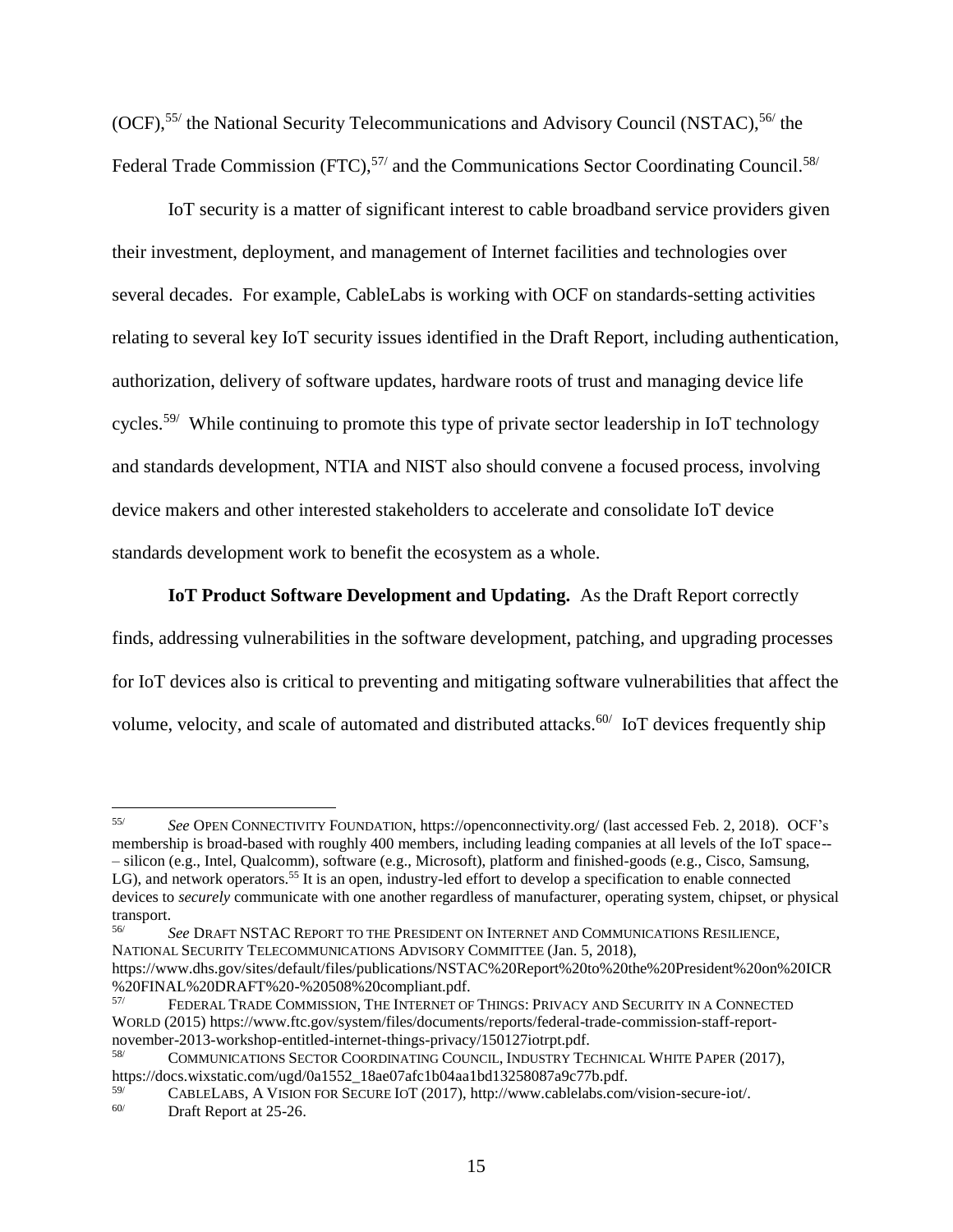with outdated software containing known flaws and often lack a mechanism for updating software or alerting consumers of the need for a patch or upgrade.<sup> $61/$ </sup> The Draft Report notes that "common software development techniques result in, optimistically, a flaw every 2,000 lines of code," and that many of these bugs create exploitable security vulnerabilities.<sup>62/</sup> A recent study on the state of software security noted that while "there are a number of maturing programs that are making steady progress on their vulnerability flaw density," such programs "are still in the minority of organizations both small and large and even the most mature programs still have plenty of room to improve their application risk posture."<sup>63/</sup> The President's National Security Telecommunications Advisory Committee (NSTAC) recent report on Internet and Communications resilience found that the "ecosystem requires increased use of secure software development and management practices."<sup>64/</sup> NTIA and NIST – in conjunction with the IT sector, software makers, and other interested parties – are well-suited to lead an effort to improve software development and updating tools and processes, particularly given NTIA's experience with the software vulnerability disclosure and software updating and patching multi-stakeholder initiatives.

**Enterprise Network Issues.** The Draft Report also finds that enterprise customers are taking insufficient advantage of current offerings and capabilities that could boost security against automated and distributed attacks.<sup>65/</sup> Despite the fact that they are highly attractive targets for botnets seeking to harvest or exploit valuable commercial data, enterprise customers often forego elementary security tools and capabilities that could lower their exposure to cyber

<sup>61/</sup> *Id.* at 18.

<sup>62/</sup> *Id.* at 15.

<sup>63/</sup> Veracode, STATE OF SOFTWARE SECURITY 2017, AT 6.

<sup>64/</sup> National Security Telecommunications Advisory Committee, NSTAC REPORT TO THE PRESIDENT ON INTERNET AND COMMUNICATIONS RESILIENCE, at 11.

See, e.g., Draft Report at 10-11.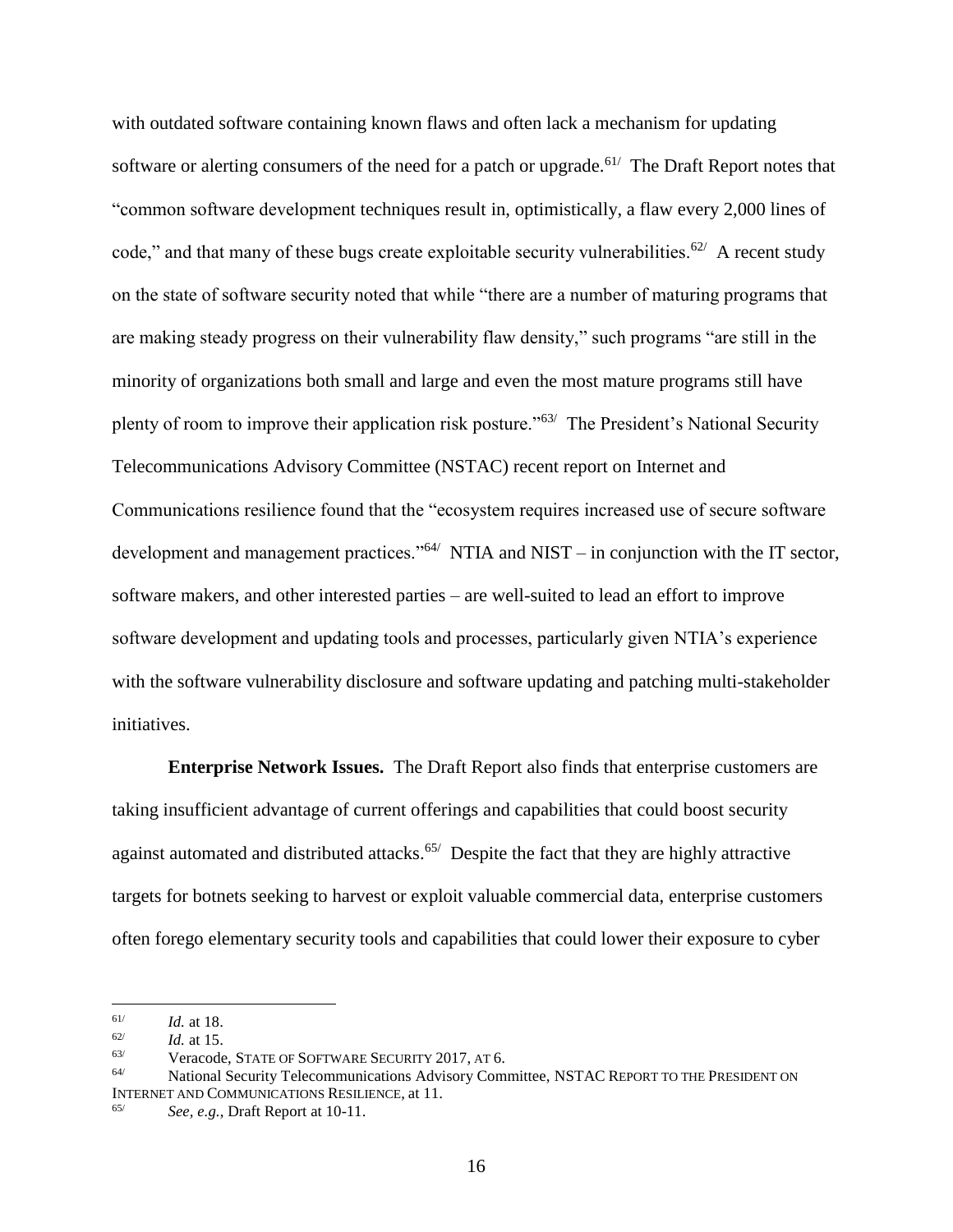risks. NTIA and NIST should explore programs and incentives that would encourage enterprise customers to invest in and commit to offerings, tools, and capabilities on the market today that help detect, disrupt, and mitigate automated and distributed attacks.<sup>66/</sup> They also should encourage enterprise customers to address network security and cyber hygiene as they approach workplace safety – through training on anti-botnet prevention measures, awareness programs, and built-in job functions. Further, NTIA should convene a focused process, that would include NIST, the retail industry, leading trade associations representing enterprise users, and other interested parties, designed to formulate specific guidance and recommendations that would help enterprise networks use the Cybersecurity Framework risk management process and informative references to strengthen their defenses against automated and distributed networks. This undertaking could be patterned after efforts by several sectors, following publication of Version 1.0 of the Framework, to provide guidance on tailoring use of the Framework to the specific characteristics and attributes of particular industry segments.<sup>67/</sup>

**Cloud Providers, CDNs, and Other Platform Providers.** As discussed previously, the Draft Report does not discuss any specific actions for cloud providers notwithstanding their key position in the ecosystem. Akamai notes that it has "unmatched visibility into Internet activity and active attacks" due to the global scale of its platform, and can employ big data analytics on the aggregate traffic flow across its platform to identify new attack vectors, pro-actively warn atrisk endpoints, and provide actionable advice on defensive measures and mitigation tools.<sup>68/</sup> Cloudfare notes that the presence of its data centers on the edge of the network "allows the use of

 $\overline{a}$ 

<sup>67/</sup> For example, the communications developed specific guidance for use of the NIST Framework to bolster communications network cyber defenses undertaken by the FCC Communications Security, Reliability, and Interoperability Council (CSRIC) IV Working Group 4. CYBERSECURITY RISK MANAGEMENT AND BEST PRACTICES, WORKING GROUP 4: FINAL REPORT (Mar. 2015),

<sup>66/</sup> *Id.* at 32; Comments of NCTA at 7-8, 24.

http://transition.fcc.gov/pshs/advisory/csric4/CSRIC\_WG4\_Report\_Final\_March\_18\_2015.pdf

<sup>&</sup>lt;sup>68/</sup> Comments of Akamai, Docket No. 170602536-7536-01, at 26-27 (filed July 28, 2017).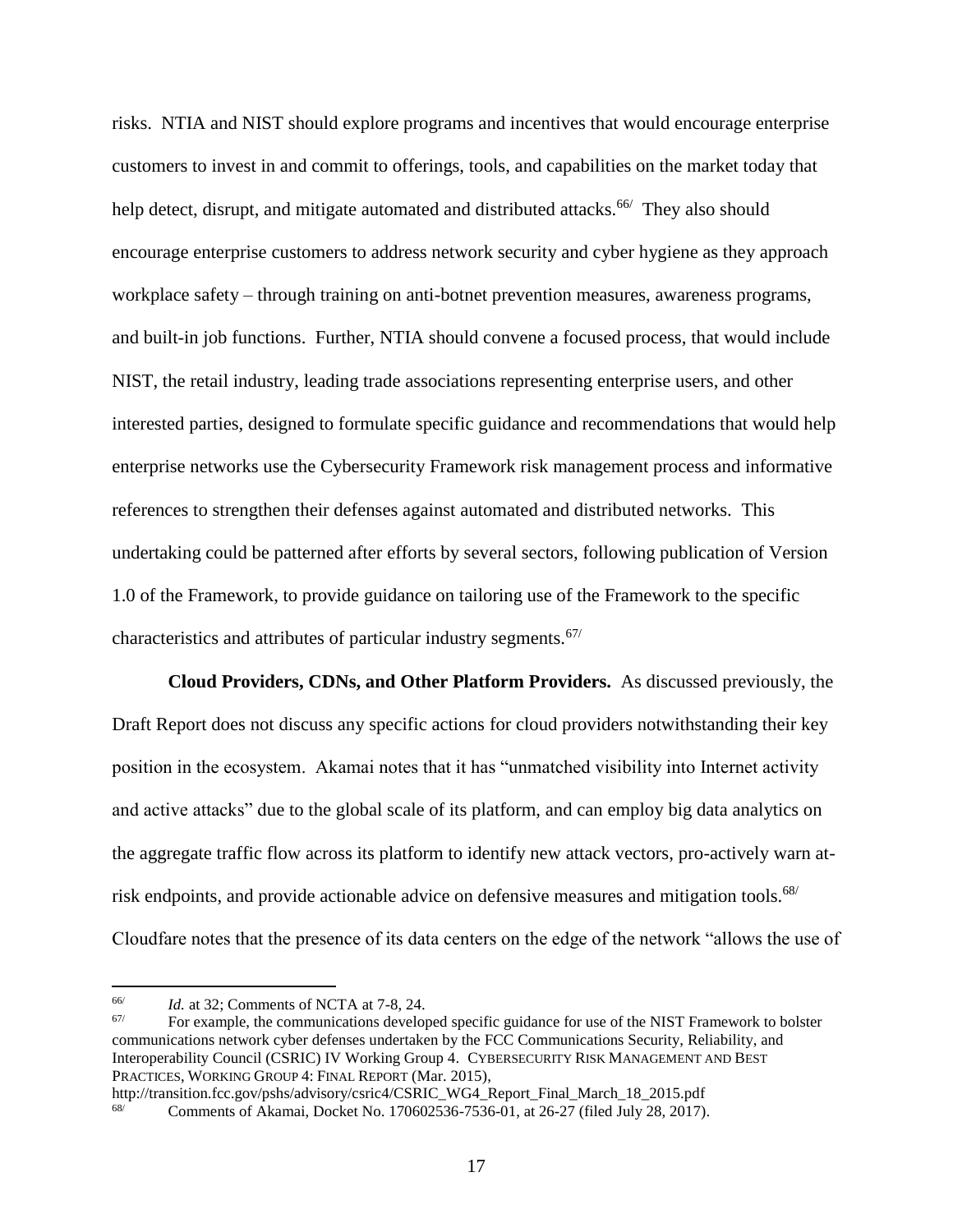the collective intelligence of an entire network to identify and block new threats."<sup>69/</sup> Further, there is a variety of work and innovation taking place around augmenting the security of links between cloud servers and IoT devices in order to reduce device vulnerability and strengthen server defenses against ingesting and retransmitting malware from infected client devices that are being used for attacks.<sup>70/</sup> Indeed, Microsoft highlights the importance of cloud providers utilizing tools and capabilities that not only withstand attacks from external sources, but also provide protection against other infected tenants on the platform.<sup>71/</sup> The Final Report should integrate these insights, measures, and capabilities into a set of recommended actions for cloud providers, CDNs, and other components of Internet infrastructure.

**End Users.** The Final Report should reframe its discussion of end user responsibilities, particularly regarding language suggesting that it is impractical to hold end users responsible for infected devices and of limited utility to seek to change consumer behavior.<sup>72/</sup> Cable providers have significant experience working with our customers to address security challenges, and end users have an important role to play. End users often can be the target of malicious attacks, as well as the vehicle by which botnets are propagated and amplified. Technology should allow for end-users to take some responsiblity for security on their local area networks (LANs) but at present they have limited capacity to address or take control over remediation of remote attacks on them. To help meet this challenge, the Federal government should consider enlisting the FTC, along with other agencies such as DHS, the Small Business Administration (SBA), and NIST, to develop a program that assists the small business sector in obtaining resources and services to prevent and remediate botnets. Further, the ecosystem as a whole would benefit from

 $^{69/}$  Comments of Cloudfare, Docket No. 170602536-7536-01, at 3 (filed July 28, 2017).

<sup>70/</sup> *Id.*; Comments of NCTA at 26-27.

 $\frac{71}{72}$  Comments of Microsoft, Docket No. 170602536-7536-01, at 8 (filed July 28, 2017).<br>Draft Report at 18

Draft Report at 18.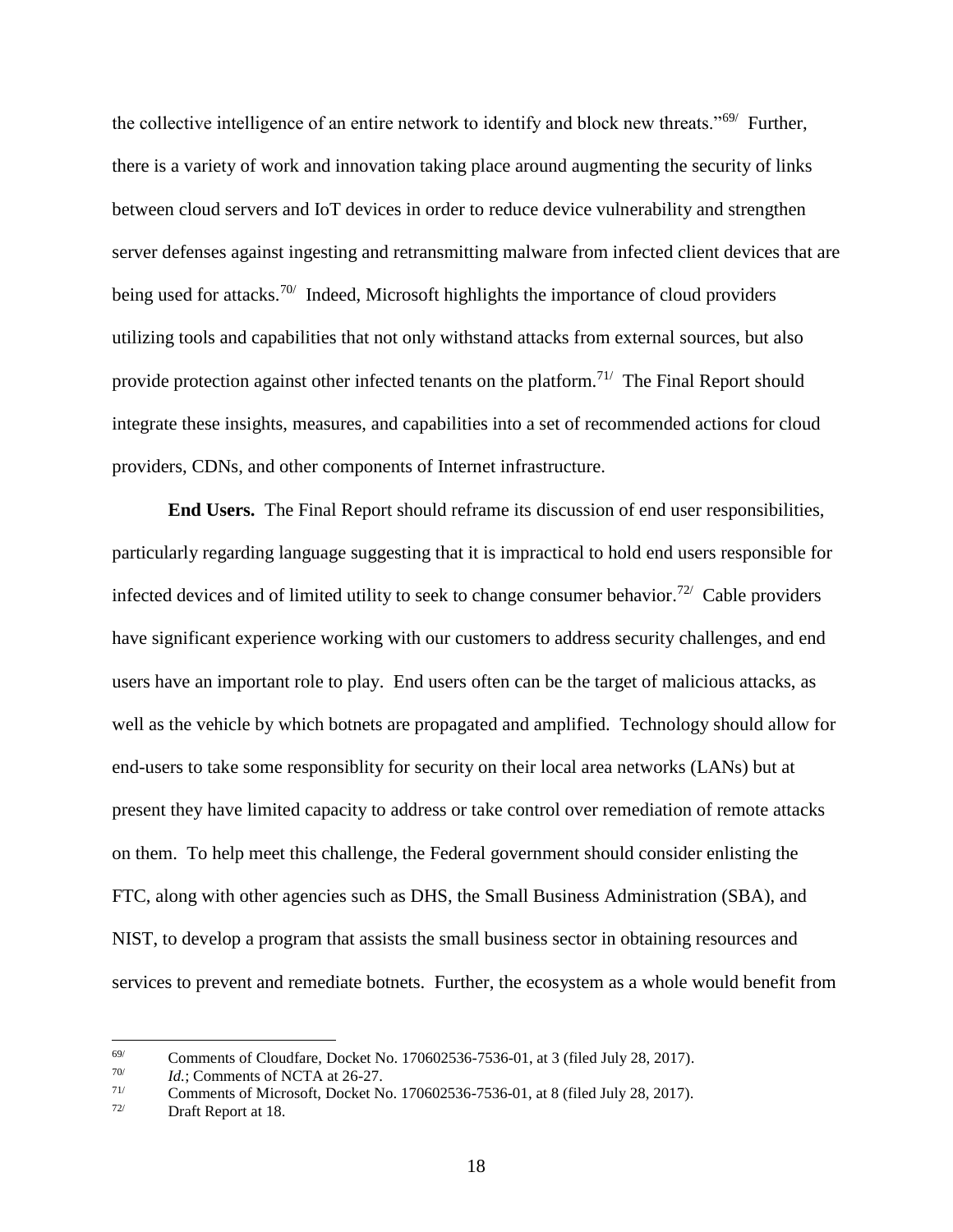greater efforts to promote education and awareness around good cyber hygiene by all end users – regardless of the network they may be on.

The "human element" is a significant factor in the spread of botnets and DDoS attacks, often because of the failure of end users to take rudimentary steps to protect themselves against attacks.73/ While IoT devices and products should be engineered based upon how consumers actually behave – rather than how the might ideally behave – more education regarding the basics of good cyber hygiene can help secure Internet endpoints against botnet threats and DDoS attacks. Indeed, the Draft Report elsewhere acknowledges the need for – and benefits of – greater education and awareness efforts directed toward end users.<sup>74/</sup> Boosting the collective knowledge and vigilance of all end users with regard to botnet risks and key preventive measures would benefit the entire ecosystem. The Final Report should reframe language from the Draft Report that could be read as relieving consumers from any role in helping to defend against botnets and DDoS attacks.

#### **IV. THE FINAL REPORT SHOULD REFINE SOME OF THE DRAFT REPORT'S ISP-RELATED FINDINGS AND RECOMMENDATIONS**

While reinforcing the value of a number of the security-related offerings and capabilities from ISPs, the Draft Report does not take full account of some of the interdependencies and countervailing considerations that may limit the accuracy or efficacy of some of its ISP-related findings and recommendations.

**Filtering Capabilities.** The Final Report should make clear that its recommendations for greater deployment and procurement of filtering capabilities apply across the ecosystem, and not just to ISPs. In its current form, the Draft Report could be read to suggest that ingress and egress

<sup>73/</sup> *See* Comments of Consumer Technology Association, Docket No. 170602536-7536-01, at 9-10 (filed July 28, 2017); Comments of NCTA at 28-30.

Draft Report at 8, 16, 17, 19, 37.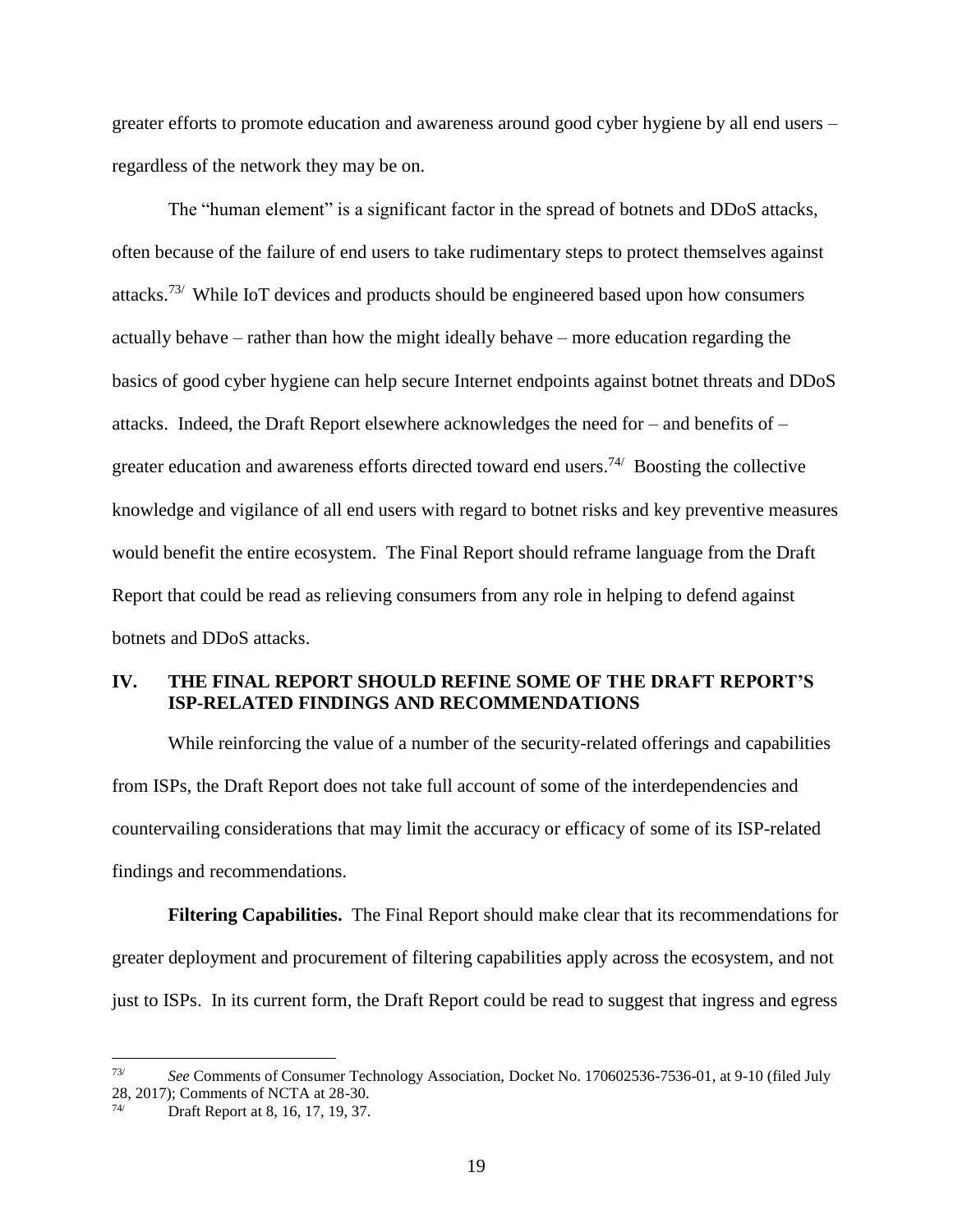traffic filtering is only a capability for carriers and ISPs, when in fact it can and should be incorporated into networks of all sizes including those operated by enterprises, small businesses, and even home networks. As NCTA noted in its initial comments, enterprises have been slow to implement proven defensive measures such as BCP-38, IETF's best practices recommendation for using ingress filtering to deter DDoS attacks.<sup>75/</sup> BCP-38 applies to any network that has been assigned an autonomous system number by a RIR. Autonomous system numbers can be assigned to networks of all sizes from large ISP networks down to small business networks. Even for enterprise customers that may not have an autonomous system number, ISPs cannot unilaterally filter traffic. Instead, they provide that capability in the context of the service provider/customer relationship and in accordance with the level of service selected by the customer.

**DDoS Mitigation Services.** The Draft Report observes that DDoS mitigation services are not purchased "due to the expense" or because of the failure of enterprises to understand the limits of their contracts with  $ISPs^{76/}$  This analysis, on its own, is incomplete. Anti-DDoS services are offered by a large number of companies in the infrastructure space, including carriers, ISPs, cloud providers, and specialized anti-DDoS companies, so the notion that ISP service contracts or pricing constitute an impediment is misleading given the competitiveness of the market. The market for anti-DDoS services is highly competitive and the companies serving that market provide a large menu of capabilities to choose from, allowing enterprises to customize the service as needed to match their network requirements. Further, the fact that some

<sup>75/</sup> Filtering techniques other than BCP-38/84 are also used. ISPs and other network infrastructure providers do forms of filtering at the routing layer. The cable industry is actively participating in the National Cybersecurity Center of Excellence (NCCoE) project to demonstrate the Route Origin Validation (ROV) feature that has been added to BGP.

<sup>76/</sup> *Id.* at 10.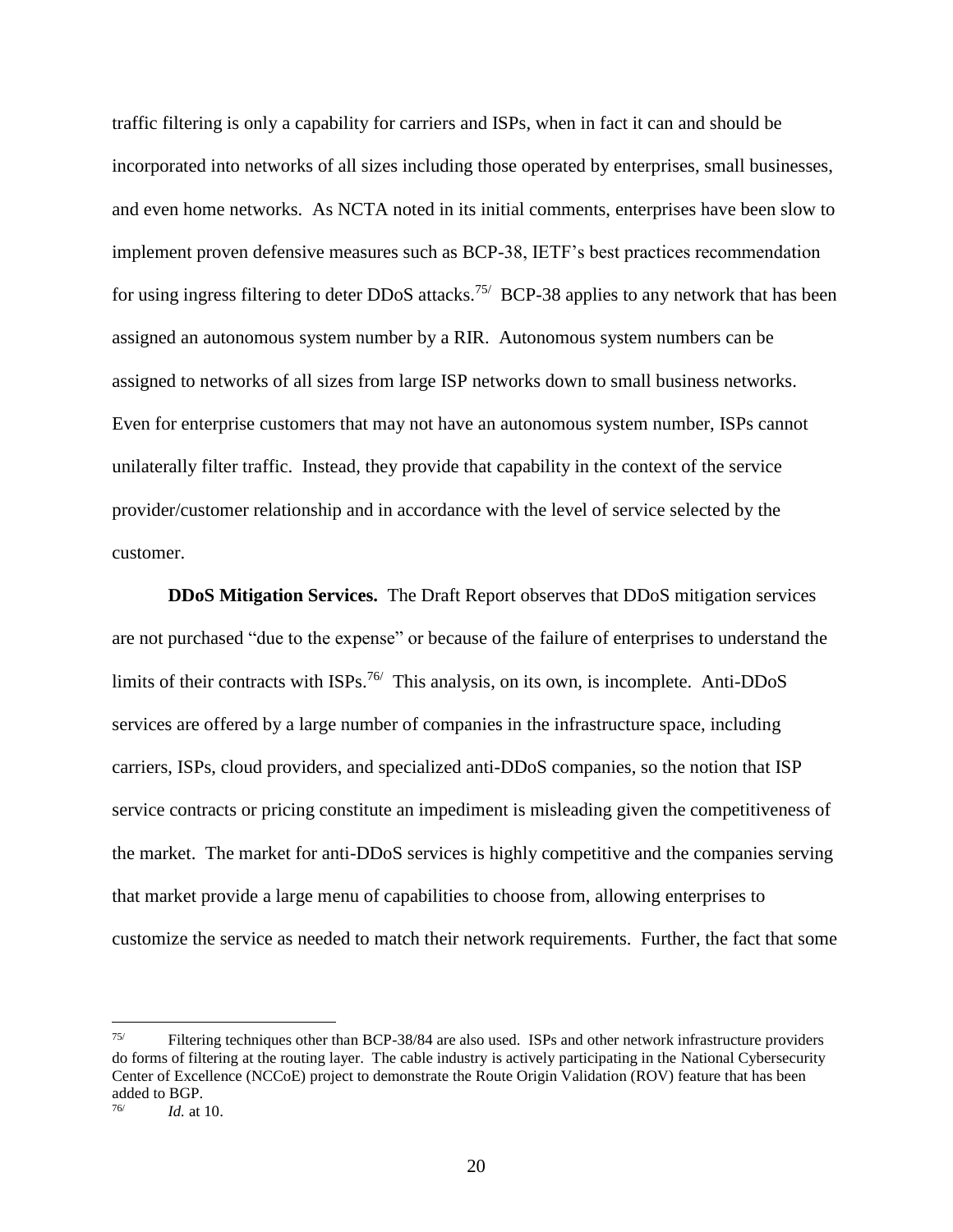enterprise end users may opt against purchasing a service level that includes the capability to integrate anti-DDoS products with their existing network is not necessarily a function of contract limits, but may simply reflect a failure to appreciate the value of that offering or a business decision predicated upon an incomplete cost-benefit analysis.

The burden of protecting enterprises against automated and distributed threats and alerting them about ongoing attacks and deterrence, detection, and remediation solutions should not fall on the shoulders of the infrastructure providers alone. Enterprises of all sizes should be accountable for the tools and capabilities they choose – or do not choose – in conjunction with obtaining Internet connectivity, and they should have response plans in place for a botnet or DDoS attack so that they can address such situations in a timely manner. The underconsumption of anti-DDoS services suggests that they would benefit from the development of incentives (*e.g.*, favorable tax treatment for both suppliers and purchasers). NTIA should work in concert with the SBA to develop programs and policies that encourage greater adoption of these products and services, in order to overcome what may be the default impulse among many enterprises to refrain from spending capital on such items until they are in the throes of an attack.

**Information Sharing.** The Draft Report understates the robust state of information sharing among ISPs and fails to take account of key factors that should be addressed to enhance sharing and exchange activities across sectors. In discussing information sharing by ISPs, the Draft Report opines that current sharing arrangements "are often driven by personal relationships and are not comprehensive."<sup>77/</sup> It notes that while "the information technology and communications sectors do actively work to understand security risks, sectors are unable to coordinate well with other sectors."<sup>78</sup> The Draft Report states that collaboration between ISPs

 77/ *Id.* at 28.

<sup>78/</sup> *Id.* at 20.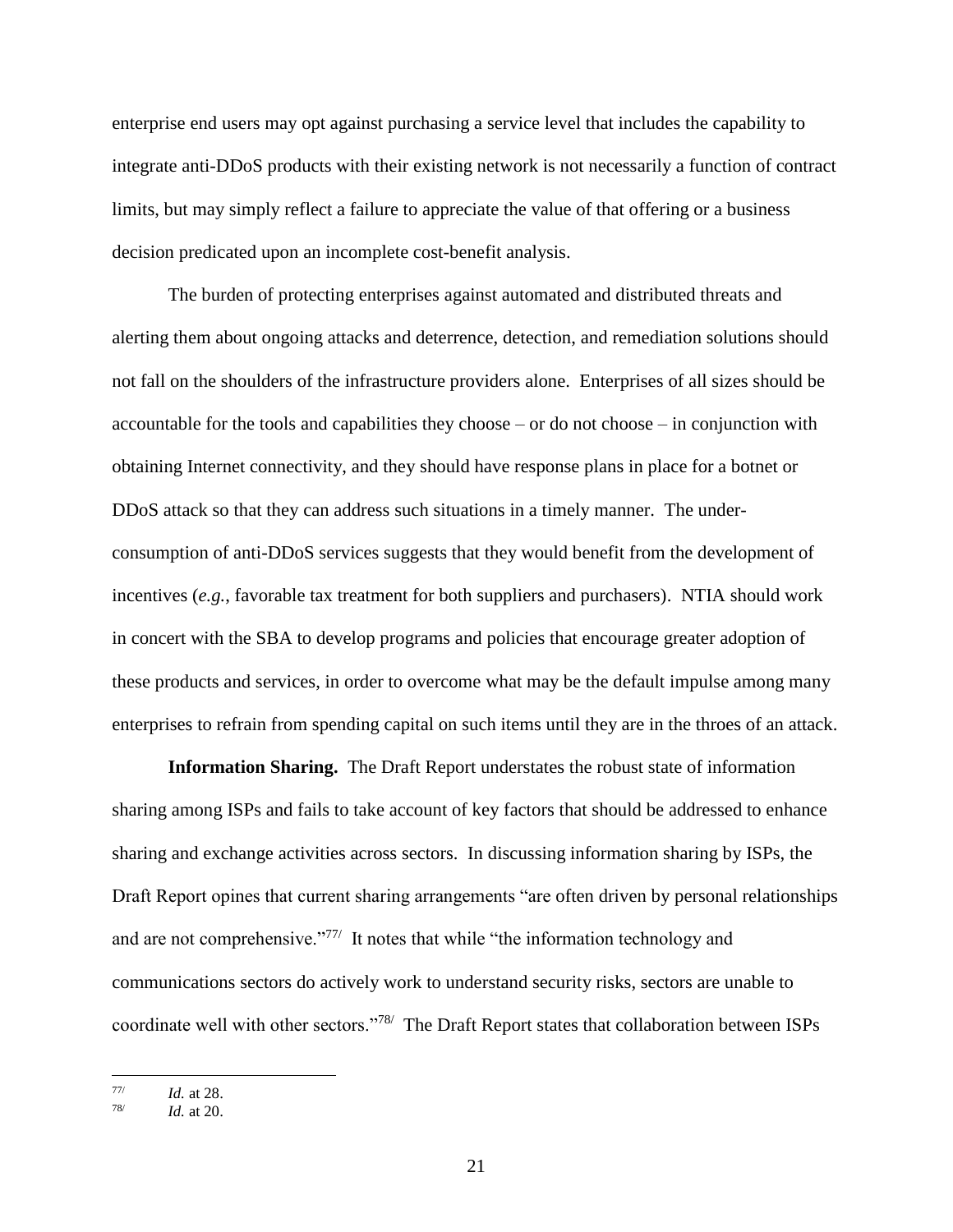and peering partners "should include sharing of detection, notification, and planned or utilized mitigation methods within the network,"<sup>79/</sup> suggesting that the current level of such activity is inadequate. It also expresses concern that sharing may be "encumbered by commercial concerns" that could be addressed in their peering and transit agreements. $80/$ 

This analysis significantly understates the level and efficacy of current ISP sharing arrangements.<sup>81/</sup> ISPs are involved with a wide variety of information sharing organizations, including the Communications ISAC, the National Cybersecurity and Communications Integration Center (NCCIC), the National Council of ISACs, DHS' Cyber Storm exercises, the North American Electric Reliability Corporation Gridex exercises, and the Department of Defense's Cyber Gard exercises. On a daily basis, these organizations actively exchange threat data, strategic intelligence, and deterrence measures among a broad range of entities, both within and outside the communications sector. Assertions that cross-sector coordination is not functioning effectively are overstated. Whatever friction that may exist is anomalous, largely attributable to differences in how to distinguish between "signal" and "noise" with regard to threat information, and those differences will be resolved over time as coordination evolves. The public-private partnership with DHS, administered primarily through the NCCIC, which includes several resident ISPs, provides an effective forum for coordinating among sectors and resolving issues as needed.

The Draft Report does not take account of factors that currently inhibit both the volume and quality of information sharing. For example, mandated top-down information sharing protocols such as STIX/TAXII have impeded information sharing by creating obstacles for

<sup>79/</sup> *Id.* at 28. *Id.*

<sup>80/</sup>

<sup>81/</sup> Comments of NCTA at 15-16; WORKING GROUP 5: CYBER SECURITY INFORMATION SHARING, COMMUNICATIONS SECURITY, RELIABILITY, AND INTEROPERABILITY COUNCIL (March 2017).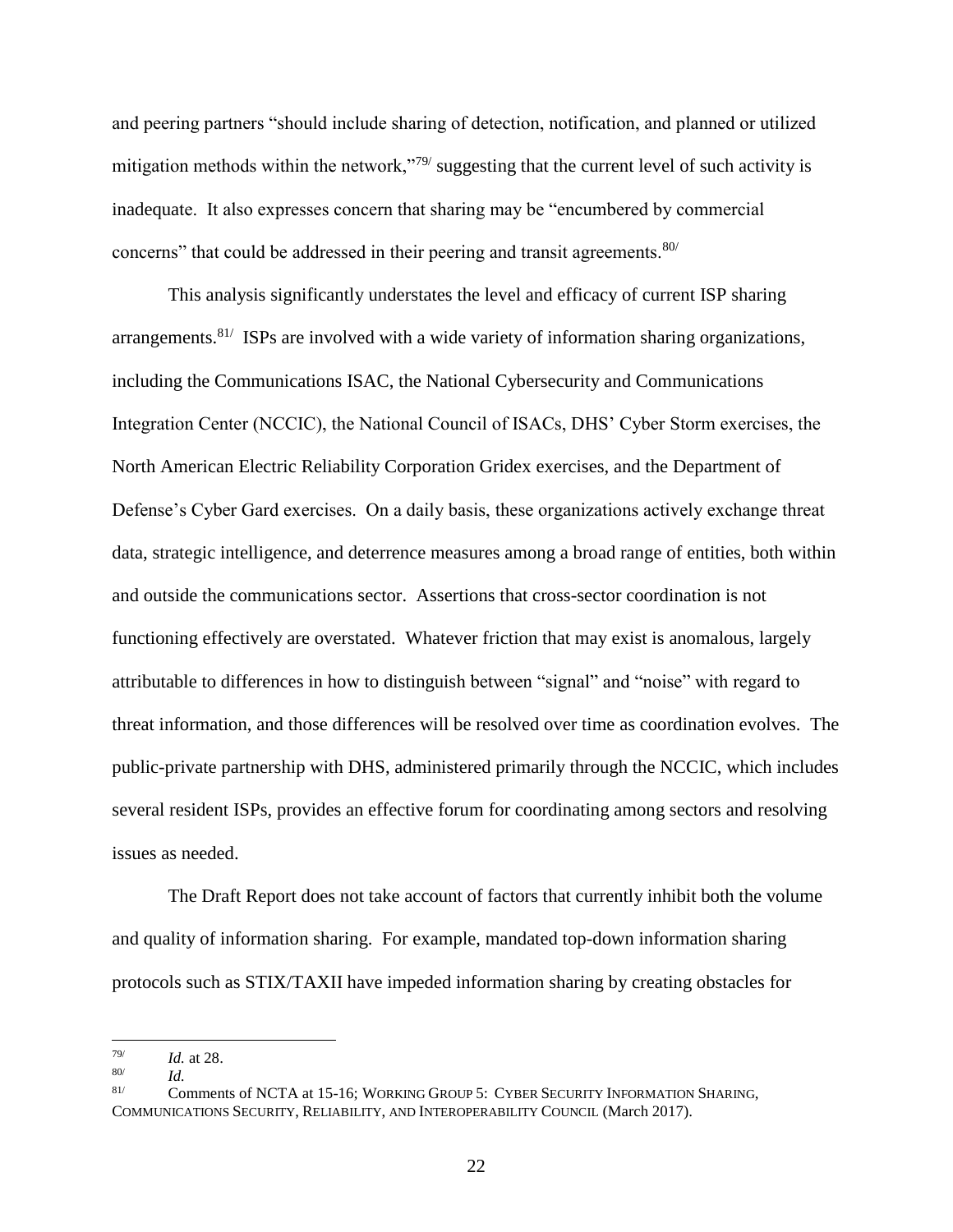participation in exchange venues by organizations that lack the resources to upgrade their threat management platforms to support STIX/TAXII. The choice of protocol/format for information sharing should be use case driven. For example, the cable industry has found that JSON is a much better format for sharing indicators of compromise (IOCs) because it is more adaptable, as evidenced by the fact that STIX/TAXII – previously compatible only with XML– itself has been updated to support JSON. The Final Report should address the handicaps to sharing, including, for instance, by recommending that the choice of protocol/format for information sharing should be use case driven, and that STIX/TAXII should accommodate all such use cases.

The Draft Report also pays insufficient attention to the need for sharing platforms to function less as venues for exchanging raw data and more as mechanisms for sharing reliable, actionable intelligence tailored to the needs of recipients.<sup>82/</sup> Indeed, the DHS Inspector General recently released a report on information sharing platforms highlighting this issue.<sup>83/</sup> Actionable information can vary by sector. It is critical for all members of the information sharing community to understand what is "actionable" and that the definition of "actionable" varies by sector. Therefore, it would be beneficial for DHS, in conjunction with the information sharing community (e.g., the National Council of ISACs) and the 16 critical infrastructure sectors, to develop guidelines for the "actionable" attributes for indicator of compromise (IOCs) for each sector.

<sup>82/</sup> *See e.g.,* Comments of NCTA at 19 (Noted limited utility of sharing suspect IP address information without a time stamp, due to prevalence of dynamic IP addresses and use of fast flux techniques by malicious actors). 83/ DEPARTMENT OF HOMELAND SECURITY, OFFICE OF INSPECTOR GENERAL, BIENNIAL REPORT ON DHS' IMPLEMENTATION OF THE CYBERSECURITY ACT OF 2015, AT 4 (2018) ("[T]he system DHS currently uses does not provide the quality, contextual data needed to effectively defend against ever-evolving threats"); *id.* at 12 (Because the AIS feed is produced through an automated process, with pre-determined data fields, the information many not provide sufficient details to be actionable").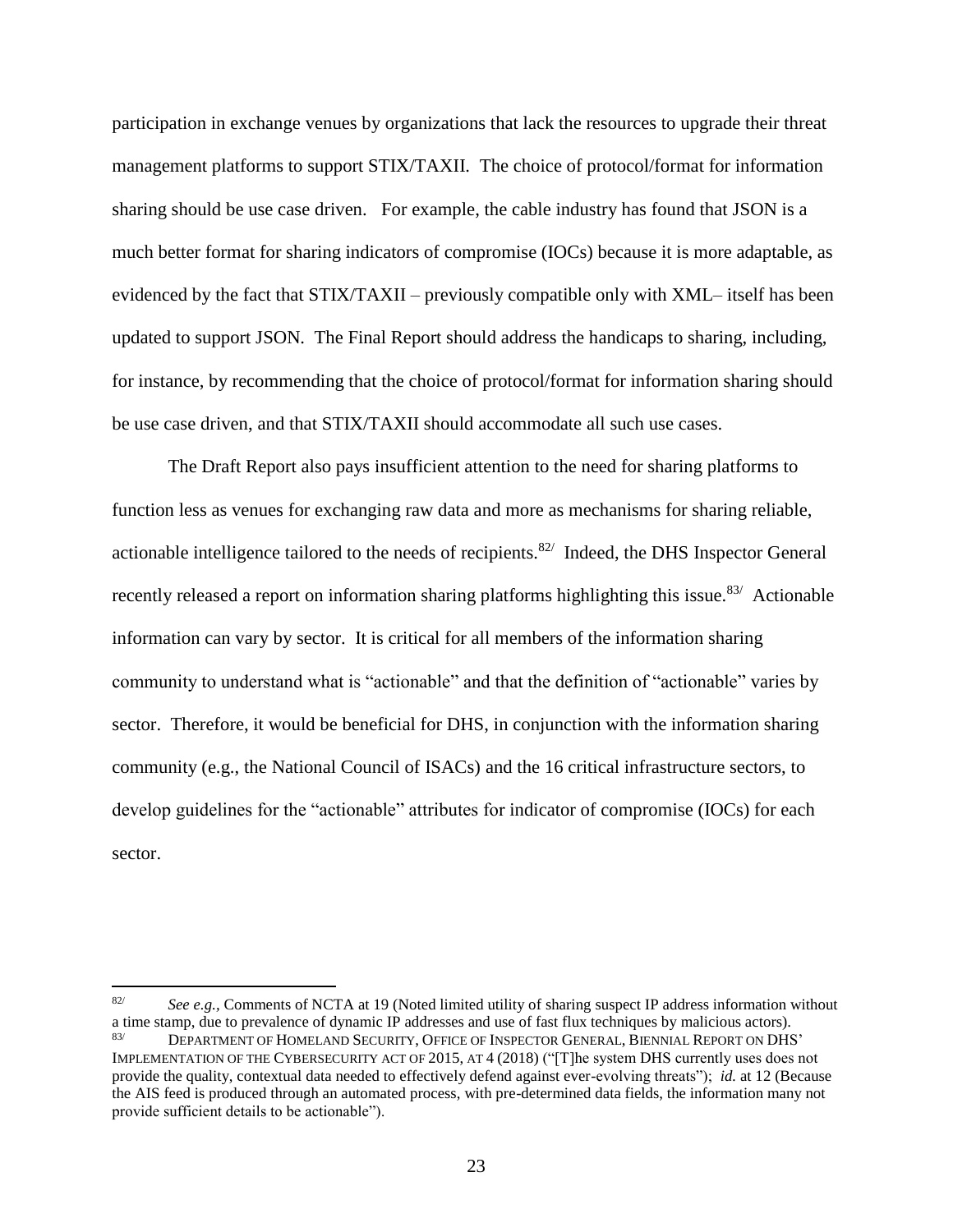Additionally, ISPs do actively share information with law enforcement.<sup>84/</sup> The bottleneck with large law enforcement led botnet takedowns is not the lack of information; but rather the lack of adequate resources within law enforcement to address the scale and velocity needed to rapidly takedown botnets*.* The Final Report should reflect this shortfall. Lastly, as the Draft Report itself acknowledges, <sup>85/</sup> there remain concerns across the ecosystem that legal uncertainties and liability concerns continue to serve as an obstacle to achieving optimal levels of information sharing.86/ The Final Report should call for DHS, in conjunction with the information sharing community (e.g. National Council of ISACs) and the 16 critical infrastructure sectors, to address this ongoing challenge.

**Other ISP-Related Findings and Recommendations**. The Draft Report asserts that ISPs should do more to observe device-specific misbehavior.<sup>87/</sup> There are, however, regulatory and customer goodwill considerations associated with having ISPs unilaterally assert greater control over securing customer devices – particularly those that are not furnished or leased by the ISP itself – against botnets, viruses, and other malware. The Draft Report also erroneously suggests that ISPs are "less likely to diligently follow-up" on botnet/malware notifications. 88/ NCTA's members, however, offer their customers – both residential and enterprise – services and resources that deter botnet threats, alert them to botnet attacks that occur, provide notifications to customers with infected devices, and offer assistance with remediation.<sup>89/</sup> In

<sup>84/</sup> *Cf.* Draft Report at 33.

<sup>85/</sup> *Id.* at 22-23.

<sup>86/</sup> *See e.g.*, Comments of CTIA at 16-17; Comments of U.S. Telecom at 15; Comments of U.S. Chamber of Commerce at 5.

<sup>87/</sup> Draft Report at 32.

<sup>88/</sup> *Id.* at 11.

<sup>89/</sup> Comments of NCTA at 11. One tool worth exploring that is being developed at the State and local level is the Cybercrime Support Network, a public-private, nonprofit collaboration designed to meet the particular challenges of cybercrime. Rather than over-burden already-strained E911 services, and reflecting the specialized expertise attendant to addressing cybercrime, CSN (https://cybercrimesupport.org/) envisions enabling cybercrime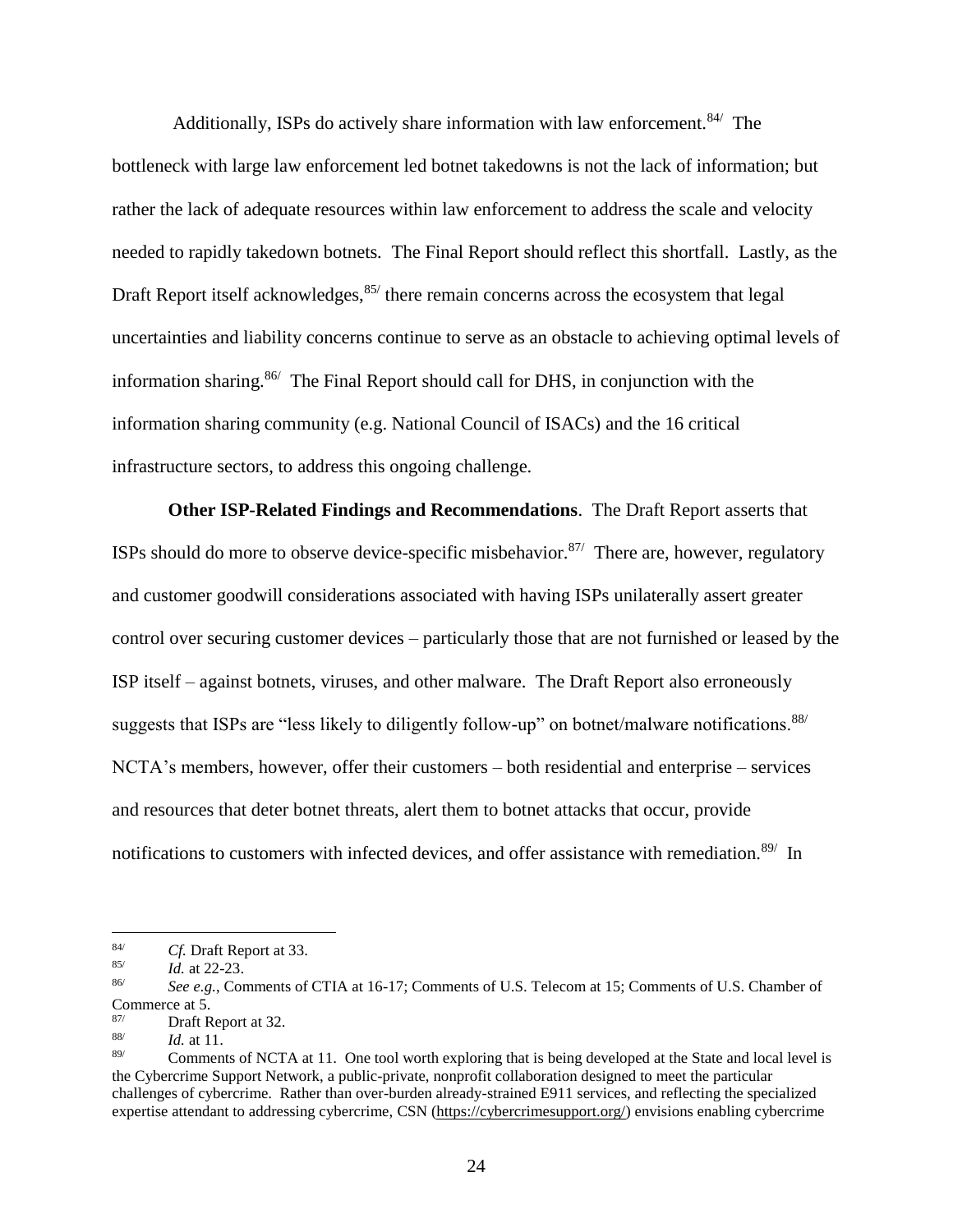addition, with the growth of cloud-based services, notifying end-users should not be viewed as the sole province of ISPs, but should include large edge platforms as well, as they are often in a better position to identify a given threat and alert their end users.<sup>90/</sup>

Lastly, the Draft Report should temper its assessment of the impact of the transition to IPv6.<sup>91/</sup> While ISPs are well underway in transitioning their backbone and customer networks to IPv6, reaping the full benefits of the transition requires autonomous system operators at the edge of the ecosystem to make that transition as well. Further, while completing the IPv6 migration will facilitate identifying end-points that send malicious traffic, it is not a panacea due to the prevalence of IP address spoofing and fast flux techniques*.* These ongoing challenges, however, underscore the value of the Draft Report's recommendation that the cybersecurity community take concrete steps to limit fast flux hosting.  $92/$ 

### **V. THE DRAFT REPORT SHOULD REVISE PORTIONS OF ITS RECOMMENDATIONS THAT COULD BE READ AS SUPPORTING INCREASED REGULATION**

While the Draft Report in most instances embraces voluntary mechanisms for coordinated action and industry-driven solutions to the issues it identifies and downplays the utility of prescriptive rules,  $93/$  there are a handful of sections that could be read to support traditional prescriptive regulation. For example, the Draft Report calls for the Federal government to "work with network providers to expand best practices on network traffic management across the ecosystem."<sup>94/</sup> NCTA shares the goal of advancing and expanding best

 $\overline{a}$ 

94/ *Id.* at 30.

victims throughout the U.S. to call one number, 211, to reach support and connect to resources, including assistance from law enforcement and consumer protection officials.

<sup>&</sup>lt;sup>90/</sup> For example, many end users' primary email account is with an email provider other than their ISP.<br>Profile Papert at 19, 32

Draft Report at 19, 32.

<sup>92/</sup> *Id.* at 34.

<sup>93/</sup> *Id.* at 20 ("[R]egulations that are overly specific quickly become obsolete and can hinder innovation and limit consumer/user benefit. Compliance requirements or mandating specific regulations may address some risks, but often carry with them a greater burden while still leaving the broader ecosystem insecure").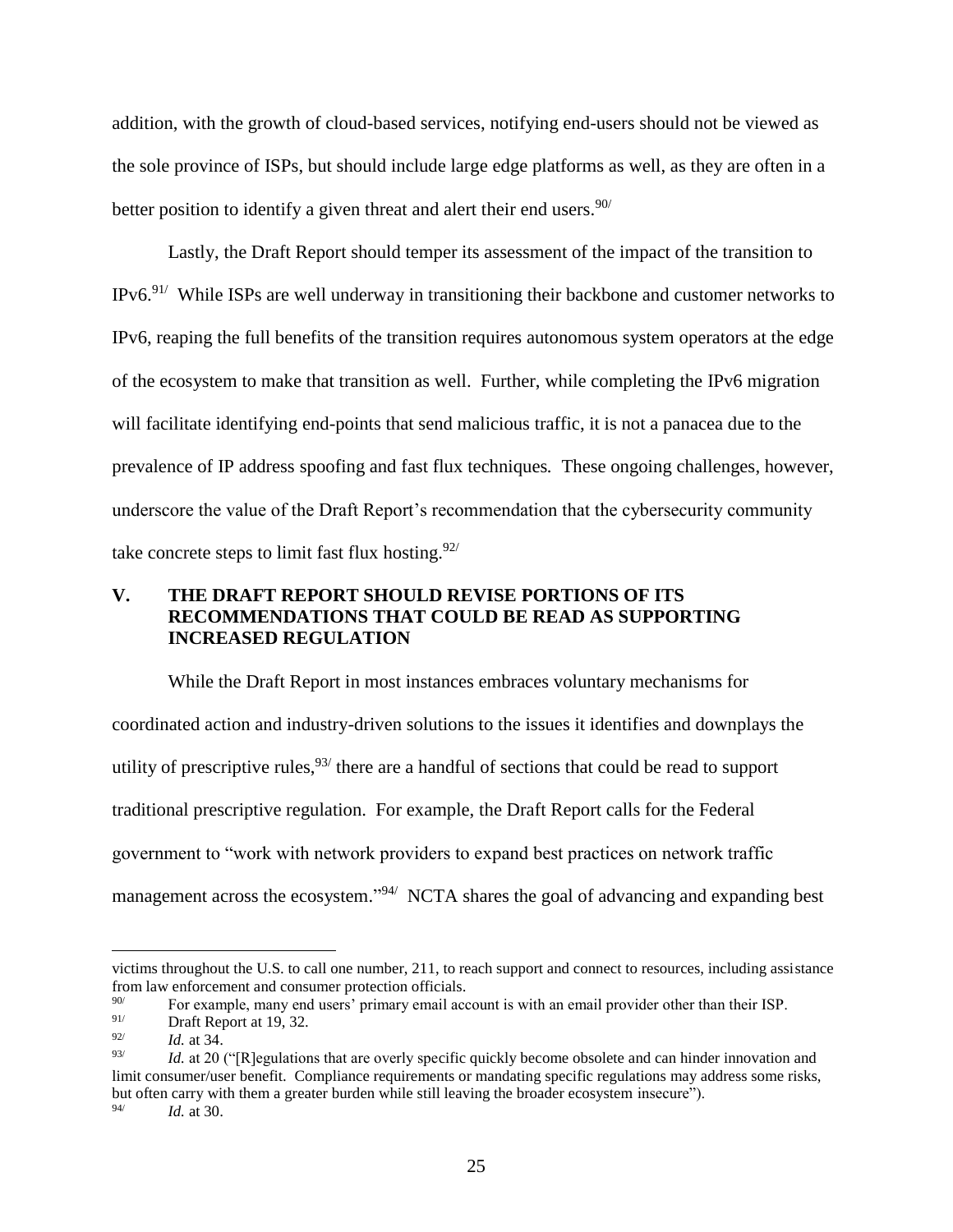practices on network traffic management issues, and is actively engaged in such efforts. We caution, however, that direct Federal government involvement in the development and evolution of network traffic management best practices could have unintended adverse consequences for broader Internet governance and be counterproductive to Internet security and resilience. Network traffic management issues have been effectively addressed by private, inter-industry groups and standards-setting organizations for decades, even as network architecture, capabilities, and security issues have changed dramatically. Existing inter-industry venues addressing issues related to traffic management and automated and distributed attacks mechanisms include the IETF, BITAG, North American Network Operators Group (NANOG), the Messaging, Malware and Mobile Anti-Abuse Working Group (M3AAWG), and the Society of Cable and Telecommunications Engineers (SCTE). In addition, private industry works closely with NIST and the NCCOE on many initiatives related to traffic management and cybersecurity. The IT and Communications Sectors should continue to work in a coordinated fashion with these entities, and consult on an ongoing basis with their sector-specific agency, DHS, to identify and implement innovative and continuously-evolving network traffic management best practices – driven primarily by stakeholders' operational experience in the dynamic Internet ecosystem – that bolster resilience against automated and distributed attacks.

Finally, the Draft Report also should revise language that could be read as endorsing sector-specific prescriptive security requirements related to marketing of, and security certification requirements for, IoT products.<sup>95/</sup> Prescriptive rules are ill-suited for bolstering resilience against botnets, because they are generally backward-looking and static in a circumstance in which delivering security requires companies to be agile, flexible and forward-

<sup>95/</sup> *See id.* at 34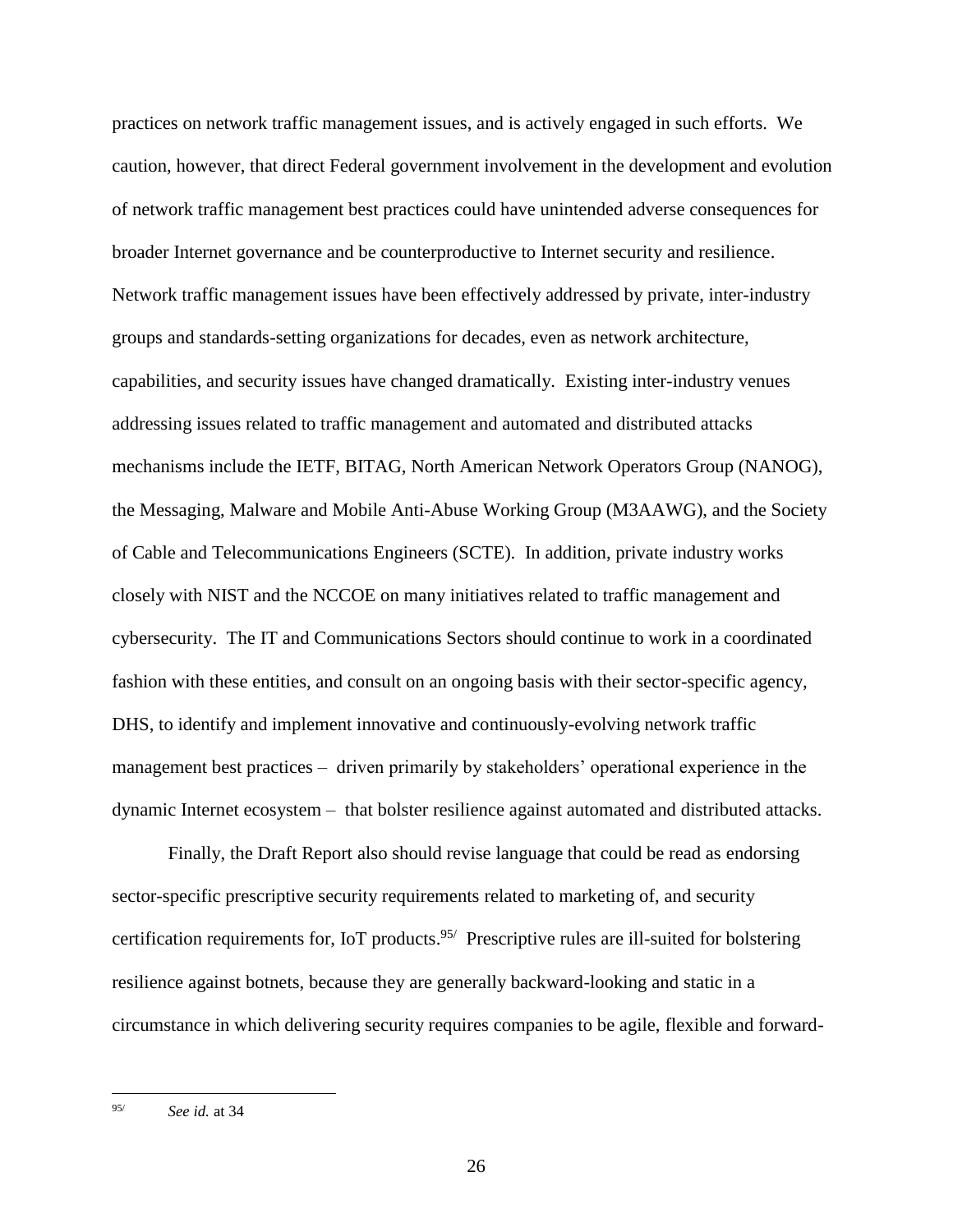looking. Notably, the FTC data security regime lauded in the Draft Report eschews prescriptive rules in favor of a more agile and adaptable case-by-case assessment of the reasonableness of a company's data security measures based upon a range of criteria. Likewise, the Draft Report's suggestion that IoT device marketing concerns could be dealt with via sector-specific regulation is at odds with its later recommendations that a multi-stakeholder process be convened to develop voluntary measures for addressing IoT marketing and labeling issues that are based on market drivers.<sup>96/</sup> We strongly recommend that the Final Report unequivocally endorse the latter approach. The Draft Report correctly recognizes that the "private sector is best suited to the creation and maintenance of lightweight and agile mechanisms" to address IoT policy concerns, "but can often benefit from government's convening power."<sup>97</sup> The Final Report should drop or revise language conflicting with this important insight.

#### **CONCLUSION**

NCTA and its member companies appreciate the depth and scope of the Department of Commerce and the Department of Homeland Security's work on the complex problem of combatting botnets pursuant to the White House Executive Order. We urge the federal agencies to revise the Final Report in accordance with the recommendations discussed above. NTIA, NIST, and DHS also should move forward with efforts to address IoT device security profiles, IoT software development and updating issues, and enterprise network utilization of anti-botnet and DDoS threat tools and offerings. In addition, DHS should work with all 16 critical infrastructure sectors to enhance the value of shared threat information by identifying and targeting actionable data for each sector. Further, the Communications and IT sectors should

<sup>96/</sup> *Compare* Draft Report at 34 and *id.* at 35-36.

Draft Report at 36.